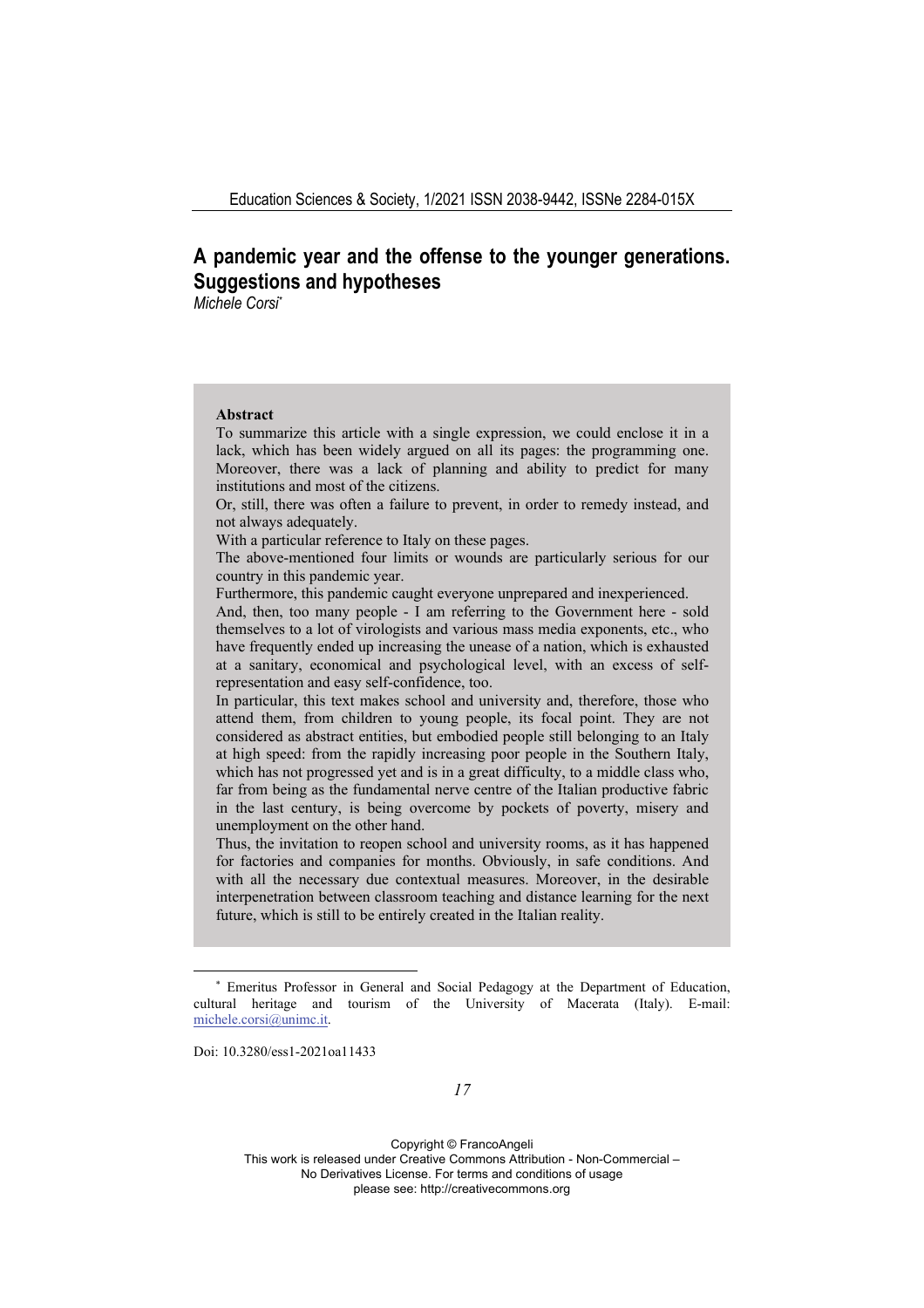We have written these reflections, having in mind the psycho-social and educational conditions of the younger generations, so that an age of crisis does not become a double crisis in the way we are risking, and not for a little while, at present. With negative repercussions on them and all the times to come, whose signs are already evident, although they are mostly ignored. It is rather indispensable to translate them into opportunities for growth and life, culture and mental health.

And with an Italian socio-economic gap which is nevertheless increasing.

Finally, we have in mind that the right to study for each person and everyone is the only social lift which can change the destiny of a country, Italy, and also restart its economy and employment.

Because skills are also a fundamental variable of GDP growth, such as a democracy effectively implemented and not only acted in words.

**Keywords:** covid-19, school, university, adolescence, youth.

*First submission: 12/03/2021, accepted: 21/04/2021 Available online: 28/06/2021*

# **1. Perimeters**

There are three perimeters. From the widest one to the most targeted or focal one. In a sort of three hierarchically progressive Chinese boxes (and this reference is not accidental, given the origin of this virus). Or a lower species of Russian matryoshkas.

The first one is precisely chronological and refers to time: this pandemic, this year or a little more, from February 2020 or earlier – for the truth which is gradually being revealed (Corsi,  $2020$ ) – and the historical context where these reflections are placed.

The second one is methodological. The thought expressed here is obviously a reasoning which derives from the arranged combination of a theoretical structure consolidated for decades (not to say for more) and data, which are always the results of interpretations and experiences (Besozzi, Colombo, 2014). These data are or "would be effective" (but the facts multiply according to different points of view) on the one hand and represent the most varied tones, with which we place ourselves in their regard on the other hand. Hence, the use of the term "suggestions" to immediately indicate that we do not intend to attribute to these solicitations a chrism of apodictic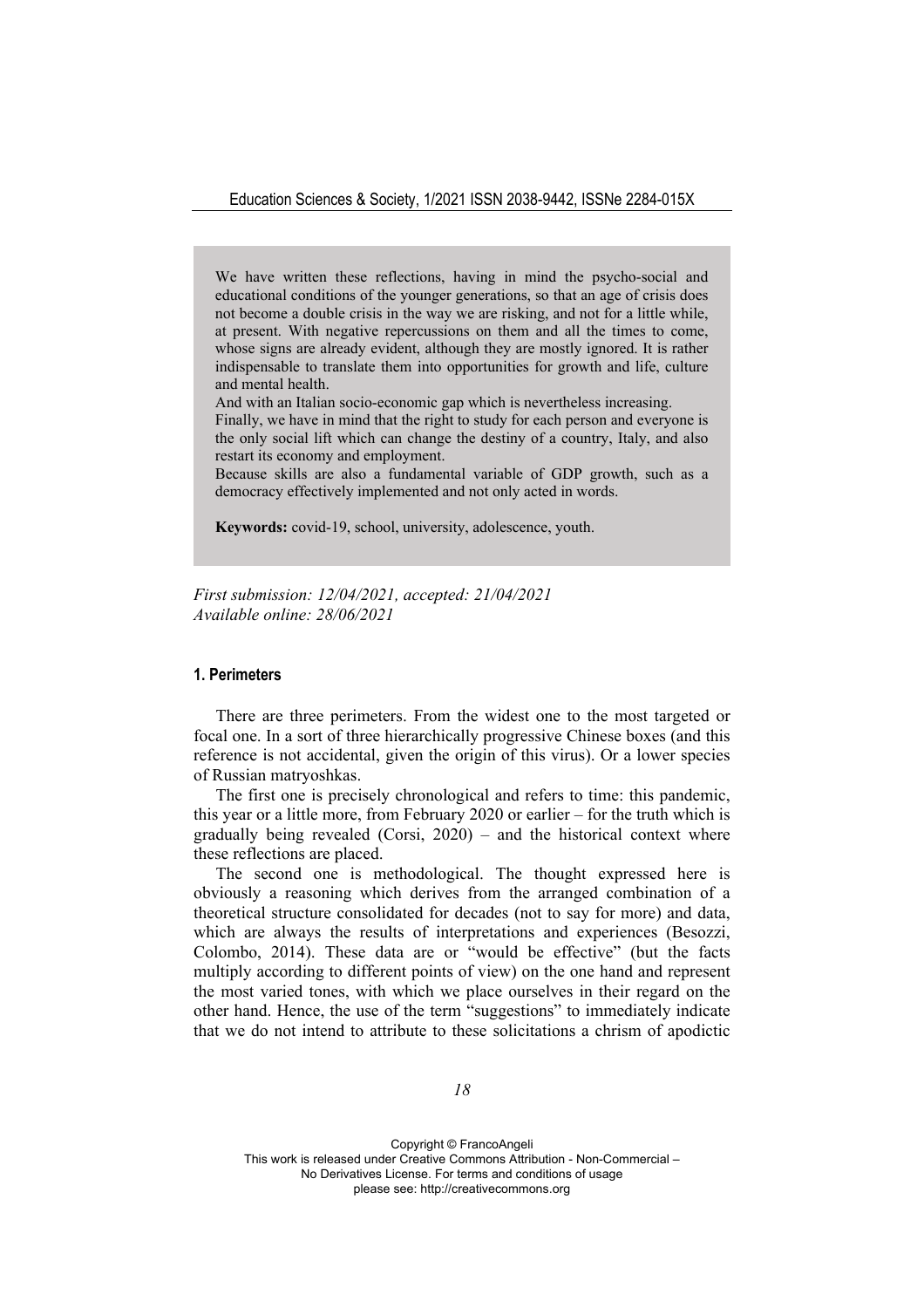truth, if it was possible (Popper, 2009), but a motivated way to start a debate and to confront each other<sup>1</sup>. These suggestions open the way to a series of hypotheses or converge into them and represent the core business of this contribution.

It is like proceeding through a straw or a funnel and, in some way, descending, so that the third perimeter becomes the text of these two contexts or, better, the direction of these pages, which make up this article all together.

Starting from the ages taken into consideration: from pre-adolescence to youth. In particular, with reference to the social, affective, cognitive, school and university dimensions – not least at a relational and almost daily level - (Carver, Scheier, Giampietro & Iannello, 2014).

Especially in relation to two important development factors: growth (products) and sociality (process, food). Sociality as the primary nourishment for growth, as an effect, a result, but also a manifestation of the other two interconnected areas: culture, the achievement of information, which is the training viaticum, where it is well placed and founded, [Corsi, 1993; Corsi, 2016(1)]; and affectivity: from friendship to falling in love and real love (Corsi, 2003). All these fields need to have experiences, to consume them, to be considered and to expand. In practice, actions (processes) and acts (products for new achievements) to be accomplished. Therefore, sociality as a perennial transformation goal of a moving itinerary represented by socialization.

Pre-adolescence, adolescence and youth are already unstable evolutionary phases, as we write later in more details. Always and, especially, today. They are evolutionary and, therefore, already terminologically characterized by the condition of a journey<sup>2</sup>. A non-adult journey, made up of pervious and impervious up-and-downs, catching various means of locomotion; and often with unreasonable and risky hitchhiking. And, not infrequently, even catching ramshackle wagons to the point of various psychic, social and legal breakdowns; with sudden stops and returns backwards; apparently unmotivated pauses and stops, which are at times euphoric and at times depressed.

<sup>&</sup>lt;sup>1</sup> There is notoriously no evaluative neutrality (Nagel, 1968). Just as naive realism has been widely renounced from classical psychoanalysis (for example, Freud, when he argues that it is true what they believe for his patients) to Gestalt psychology, from the most accredited philosophy of the sciences to various economic theories, to the international political debate,

too (Corsi, 1980).<br><sup>2</sup> So much so that one wonders whether developmental psychology still has a precise and delimited range of contents or time today. Formerly referred to as the psychology of developmental age, it was used to ascribe the first 18 years of a person's life in it until the late 1950s. This term has been gradually expanding forward starting from the 1970s. And this pandemic pathologically risks procrastinating it at present.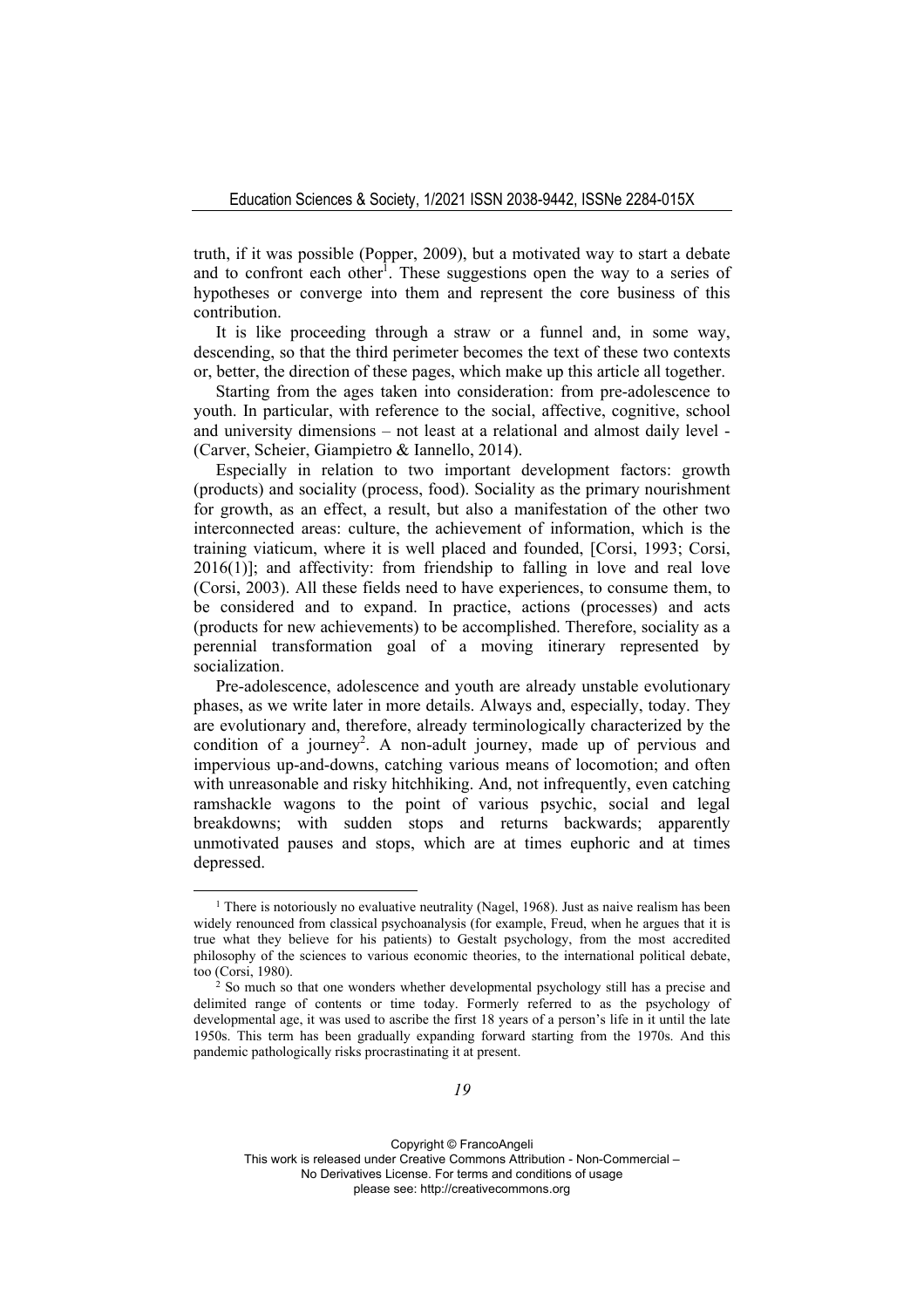This further terrible and dramatic precariousness represented by the current pandemic (a drama for which we will perhaps pay for several decades and generations) is being inserted into the condition of psycho-social precariousness: schools and universities which are opened/closed with an often extemporaneous, unpredictable and sudden stop and  $go^3$ ; the possibility to go out, to see one another, to meet: yes/no; the necessary extended times of falling in love and future love which are broken down, made difficult or reduced to a minimum and marginalized, when they are not indeed completely hindered or made impossible to be practiced.

The decline of practice, the fundamental and irreplaceable nourishment of these ages.

The fall of the meeting or, even, the confrontation, which are surely necessary in these years.

Therefore, the surrender of the project to be created, verified, validated and changed, if it is considered no longer functional or vital, shareable or not in the eyes of the others. In a time of life which is hungry to throw itself forward. And often without a net.

And in this writing I address to such ages, for whom this pandemic has meant offense and injury, with all the related (right or not) choices.

In this text, my reflections intend to be a diagnosis for prognosis and therapies<sup>4</sup> to be achieved as soon as possible, without certainly denying the coronavirus tragedy in all its terrible aspects and even more.

But the scene was only left to virologists, who have widely occupied it, even when they disagree with each other<sup>5</sup>.

<sup>&</sup>lt;sup>3</sup> So much so that the new Minister for Education Bianchi immediately declared that he wanted to reopen schools in total consistency with President Draghi and his agenda.<br><sup>4</sup> With so many diagnoses which were abundant for the past thirty years both in pedagogy

and politics, to limit ourselves to these two areas. So, for example, thanks to this article, we know everything about the Rt index, but almost nothing about the timing of vaccination in view of a herd immunity (the therapy for an "auspicious" prognosis), while waiting for the phantom "primroses" we hope that Draghi will be able to block and he can more appropriately use: for the 171 industrial disputes pending at MISE for some time, Alitalia relaunch, the revision of social buffers, etc.<br><sup>5</sup> And with some virologists who often speak in the place of the Minister of National Health

and should communicate their reflections and analyses to him, and not already to the country. They often want to be the centre of attention and it is annoying to say the least. And always hoping that it will not occur for them what happened to certain celebrities, when the spotlight suddenly went out. However, these virologists often said everything and the opposite of everything: from masks to vaccines, they declared they know almost nothing about this virus, but then they have an equally sudden 360° competence. And, even in the face of these latest coronavirus variants, firstly they almost trivialized them, to identify the scientific solution which is able to stem them now: the lockdown. On this regard, even men and women coming from the so-called streets, without a degree in medicine or a medical specialization, could have perhaps reached this position.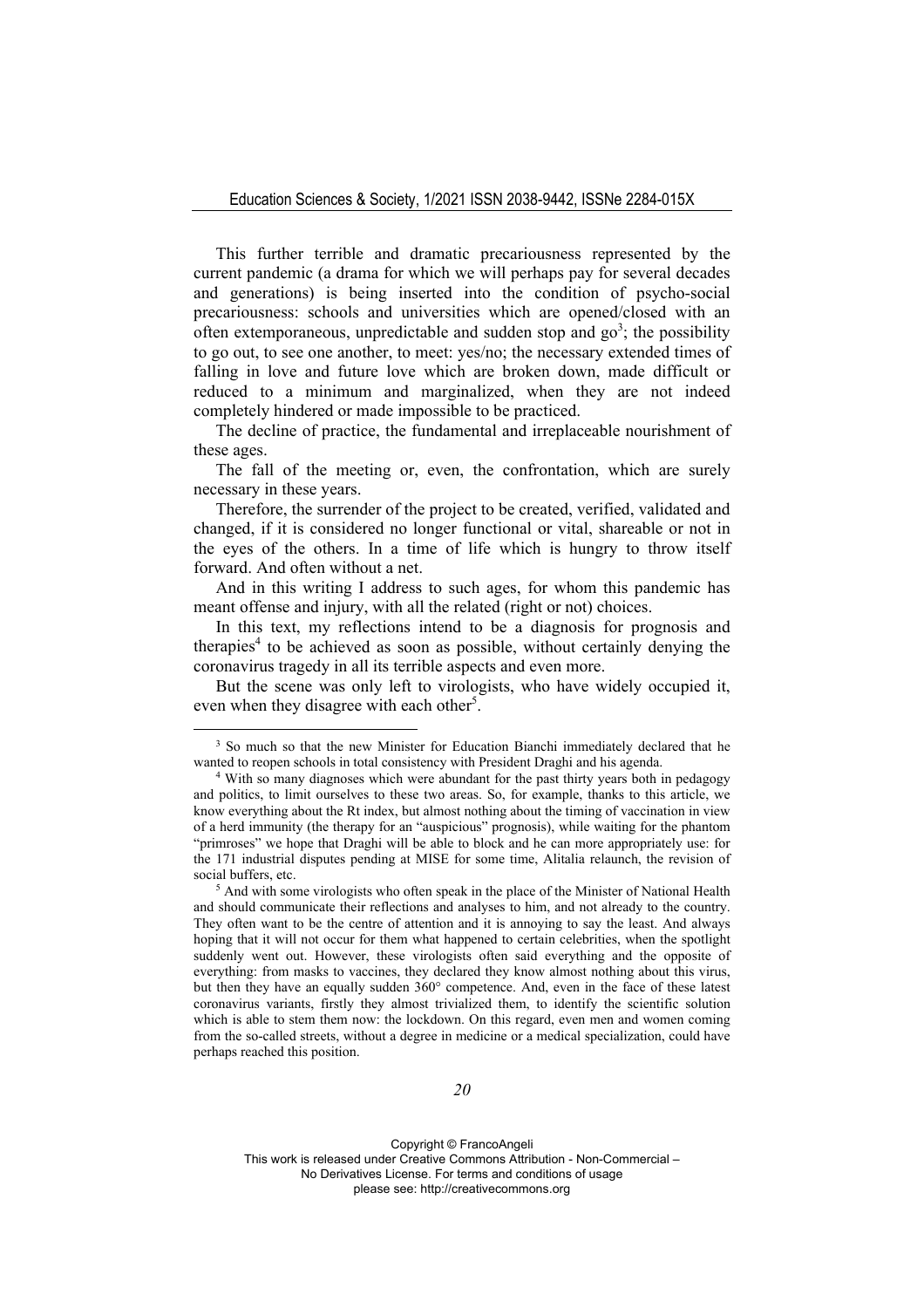It is the same situation when there was only medicine, psychiatric hospitals, electro-shocks, etc. for psychiatric patients.

And pedagogy and psychology?

Psychology is mostly scarce and only therapeutically oriented: with the call or the clinic whistle to lord it.

And pedagogy is absent with street or school psychologists who entirely replace it.

Far be it from me to want to simulate a court, to identify faults and to attribute reports.

Virology has widely beaten pedagogy, because pedagogy has been asking for it for decades and, therefore, wanted it.

In summary, this has been the triumphant year for medicine and medicaments with human and social sciences being very rarely called into question or, in any case, only when it was impossible not to talk about the main depression (Stramaglia, 2018), which has increased in these recent months, or a more consistent use of psychotropic drugs than in the recent past.

On this regard, I recall an old saying: "Whoever is not sitting at the table is on the menu". Well, there have been neither these above-mentioned disciplines, nor our young people, nor school, nor even university at the table in this last year. They have been on the menu in order to "be eaten in their head", with the impossibility of being able to eat.

And someone could also add "nor even the people" in a cultural perspective which does not belong to me, because it is generic and not because it is already fundamentally democratic.

# **2. From pre-adolescence to youth**

Three splendid and frightfully extraordinary ages in an intersected succession with each other: pre-adolescence, adolescence and youth (Caplan, Lebovici, 1979).

They are not in Rousseau's style, like the three consecutive carriages on the train of life.

Rather, they are established with Necker de Saussure's odd crossed histograms or in the hybridized or practicable concatenation in Fröbel's idealistic perspective. On this regard, both of these points of view will then open the way to Freudian hermeneutics.

With close reference to today's situation, the Western world and, particularly, Italy – which is the meta-text of the three perimeters I have written about, the country about which I am arguing  $-$  pre-adolescence ranges on average from 10-11 to 14-15 years old. Indeed, it includes a time span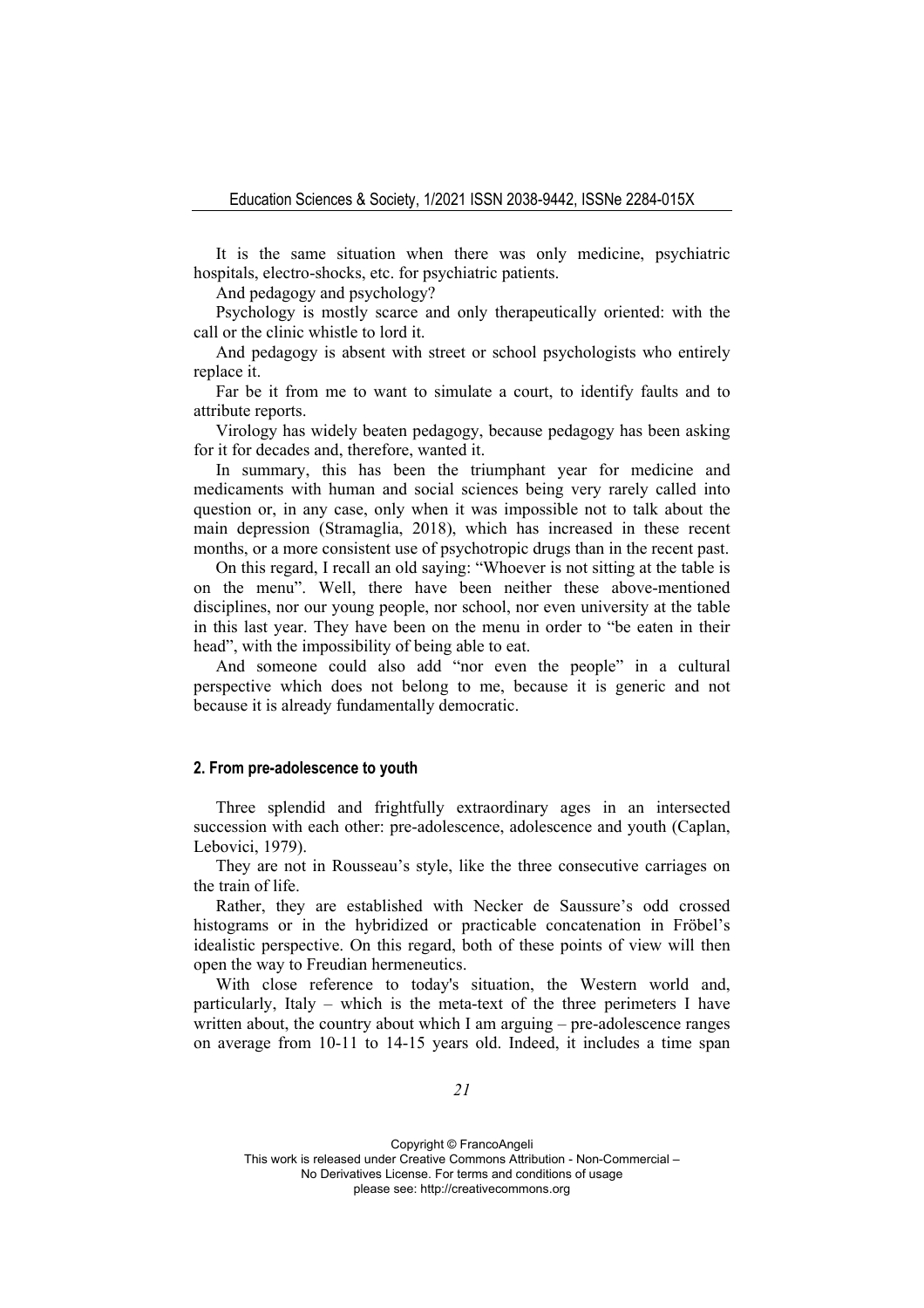which extends from about the last year of primary school to the entire compulsory middle school, up to the first or the beginning of the second year of secondary school, in some geographical areas, for certain social classes or parts of them, and for more or less numerous students.

Instead, adolescence is "The Party", the gymnasium, the technical institutes (all these school grades to be reformed in a technological and multilingual era) and so on. It is the muff of life, the existential choice, the dreams and the delirium, the turning and crisis point of the second, effective and essential oppositive self-affirmation. Etymologically speaking, crisis is considered as a progressive conquest of judgment.

The call to gather the previous evolutionary phases in a harmonicdisharmonic representation of perspective synthesis, a self-representation: who I am, or I think to be and, above all, who I want to become. With whom and for what. How I want to fulfil myself. What kind of adult I aspire to be. With projects which sometimes have the time of a morning or the darkness of a night crossed by nightmares. The age of the shrimp: two steps forward and one step back, when it is okay. An identity who slowly consolidates and takes shape zigzag, when the peer group, the best friend, the tones of opposition to parents and relatives and, through them, to institutions and the prevailing or main culture are fundamental parameters and experiences, which need time and con-tact to evolve and to mature in the chiaroscuro above described. The con-tact, I repeat.

An age made up of great illusions and as many disappointments, fears and dismay, where the other people always stand out, both if they are mortifying and destructive or, on the contrary, constructive and companions, with a return to food and nourishment.

A period to which we often return with a widespread nostalgia on the way of the sunset of life, when we rather remember it with a melancholic sensation for the non-responsibility, the first strong emotions, the first kisses and disturbances and more, purified by the memory of the days of rain and hail, like an era of lightness, levity and, above all, heart, because after that, in particular, the years of mind will come.

But, in short, this is a really disturbed evolution, so that Anna Freud referred to it as a "developmental disorder" (A. Freud, 2007).

And between adolescence and adulthood: youth.

Youth can also be found as the first stage of adulthood in the past.

The years of university or the first inclusion into the world of work, after obtaining the diploma, until the late 1960s or, at most, during the 1970s, with regard to the years following the economic boom and the social expansion of the so-called middle class.

A sort of five-year period: from 18-19 to 23-24 years old.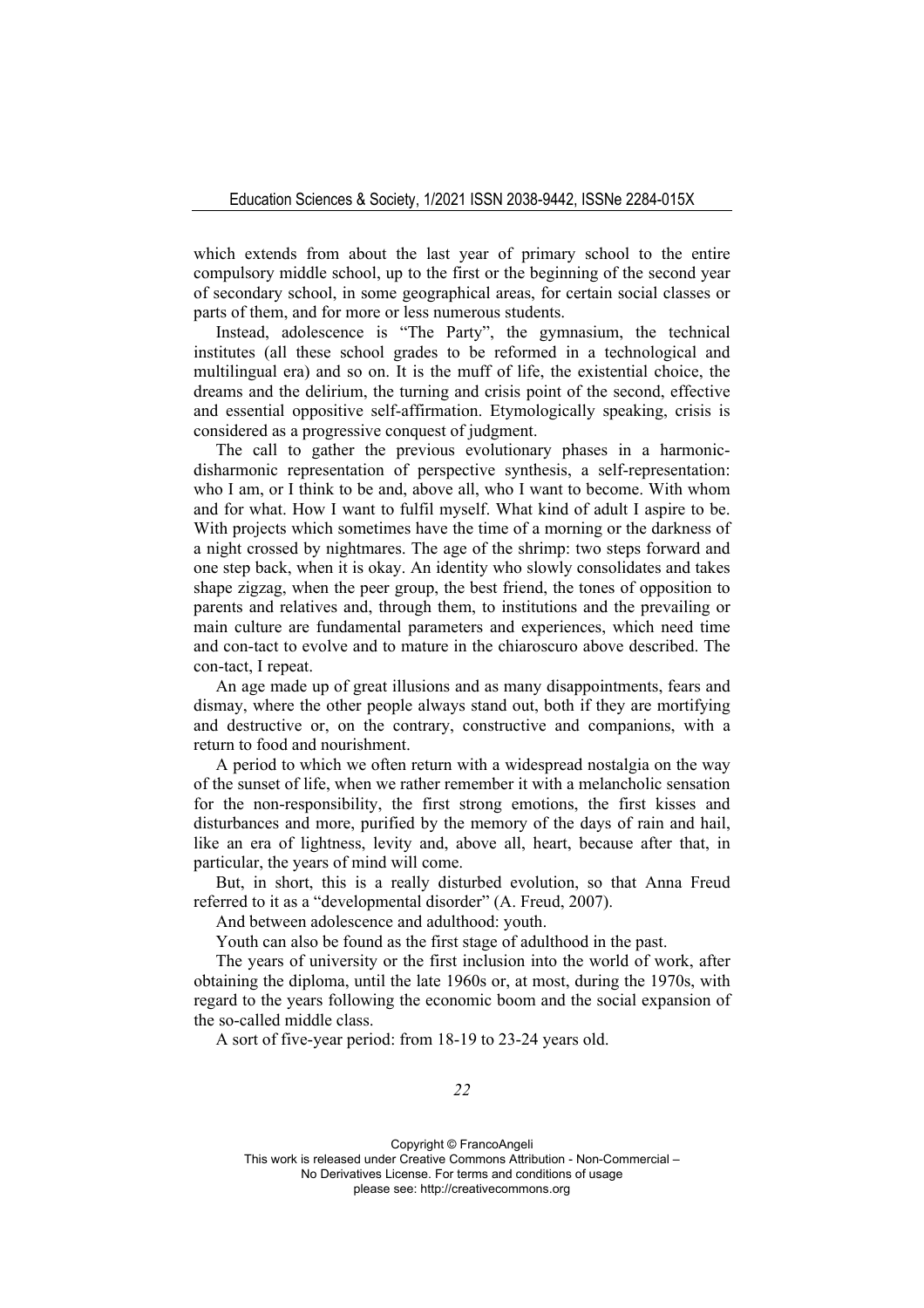At the time working was possible. And if we mostly come back to the university dimension, after graduating, there were a lot of people who also contracted marriage and set up "their" house. In those times, cohabitation was very scarce, while accommodations were cheaply available, perhaps in the suburbs, which have now become the main centres of many large cities: from Rome to Milan.

Everything simple? Everything easy? Certainly not, but immeasurably lighter than today.

And, from a psycho-social point of view, the fog of adolescent developmental disorder was gradually lifting and clearing away, the per-son was created (Stramaglia, 2011), more or less long, summer and para- summer flirtation and falling in love left the ground to that affective-relational field once called "engagement".

A period of less suffering and greater creation, when the promises of the best parents were almost punctually fulfilled (Corsi, 2001): firstly study, secondly work and, finally, the consolidation of love choices.

Now? Or, better, until a year ago?

For decades, adolescence has been overflowing into youth like a river full of mud and alluviums, after an almost equatorial flood.

So, we wonder: when does adolescence end in a more or less recent present?

And when does youth begin?

Fifty years ago, Peter Blos (1971) had already written and argued about prolonged or protracted adolescence.

This adolescence beat youth like the dirty engine of a car and made it retreat in its rising until the age of 30 and later, because the progressive employment crisis with the consequent lack of economic autonomy opened the "stables" of social autarchy wide and put the planning of a stable affectivity in a critical position, giving life to a nomadism of more or less intense affective-relational experiences, which could be short or very short in days, hours or limited intervals. Sexism versus healthy and relaxed sexuality.

Therefore, this adolescence had been becoming stable over a duration of almost twenty years during the pre-covid period. And tomorrow? In the years to come?

On the contrary, Bettelheim (2013) had identified that adolescence as the typical one of a very small social minority in the  $19<sup>th</sup>$  century, only to  $\frac{1}{2}$  gradually expand in the  $20<sup>th</sup>$  century and to become recognizable and almost widespread throughout the Western world, progressively gaining the characteristics of a homologation. In fact, in Pasolini's interpretation (1999), the difference in class and wealth between proletariat and bourgeoisie was very clear and evident before 1968, while then it gradually disappeared not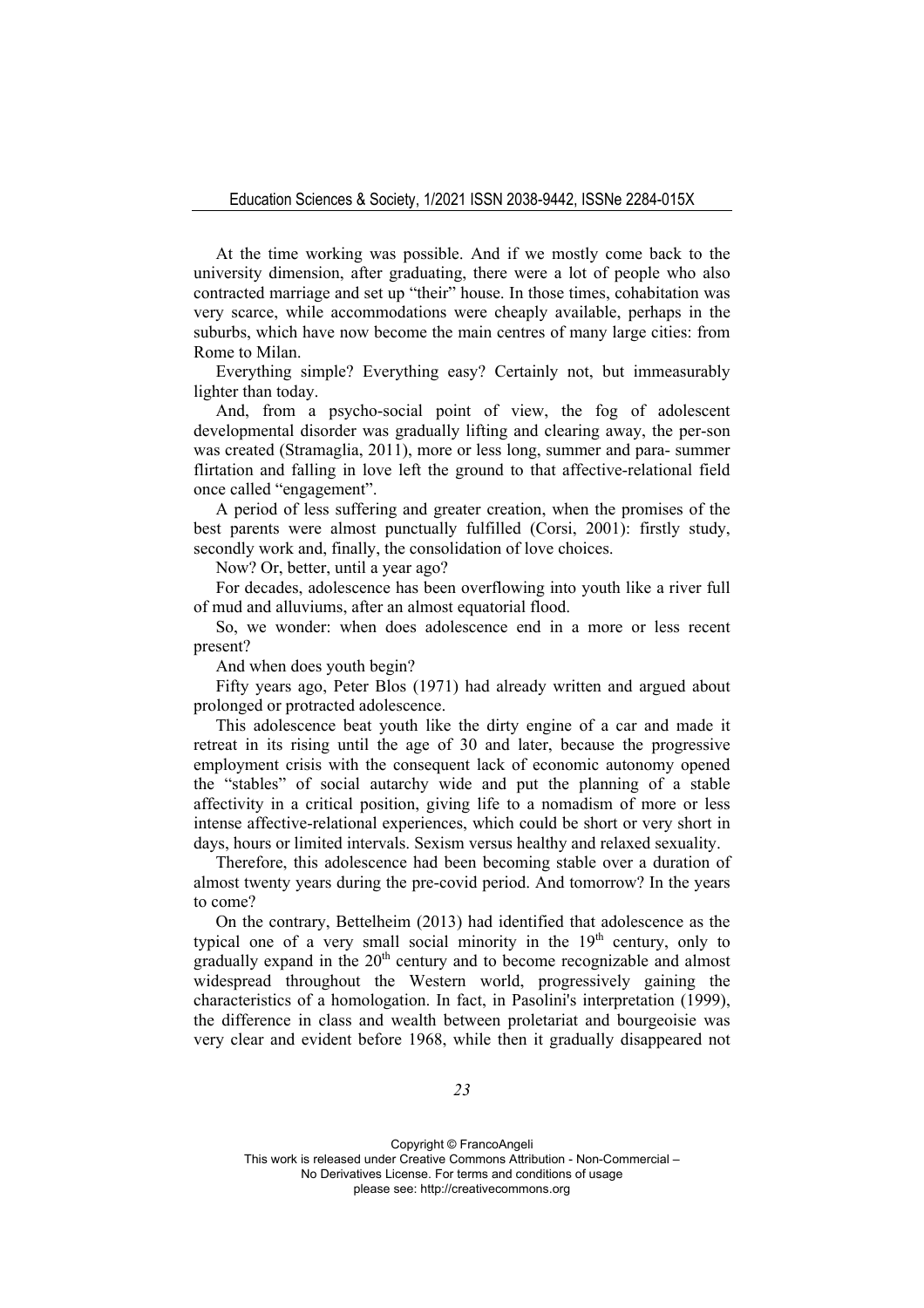with regard to liras or euros, but certainly for customs and choices or more or less legitimate desires, which people tempt to reach even with illicit means (because it sometimes deals with temptations), when they are not practicable. An example: drugs are taken in good neighbourhoods and suburban areas. Girls prostitute themselves for need, constraint, fun or boredom.

Therefore, adolescence stands out today with some forms of a frightening and jagged tumour growth, without limits and clear boundaries.

Keeping real adulthood silent after this adolescent magmatic lava.

Therefore, youth is also precariously inserted into adulthood in an imprudent way (nowadays, prudence is not fashionable, it is an ancient virtue), when it was laboriously reached as an intermediate stage with its myths above and below. The times of youth and maturity are confused and dispersed with less and less mature adults, a very few real adults and "young" people in their sixties and over, who are pathetic and out of time (Corsi, 2015).

### **3. Growing up together among peers and the need for certainties**

I repeat that the three just described ones are ages of psychological and social disturbance.

Years ago I talked about theft in several of my writings, with reference to the crisis of the first republic and its end – a period about which history will have a lot to say with the unedifying mixture between judicial system and international political and economic-financial interests –: the theft of work, on which our mistreated Constitution is based and introduced. It seems too tight like a small jacket with all due respect to democracy and intellectual honesty and, with it, the theft of hope for younger generations.

They are desperate and unemployed, using a socio-pedagogical reading of context with respect to the text of Blos' psychoanalytic point of view.

Now, this pandemic year has operated another theft against our children, students and young people: not being able to be together, to make a group, to live the group, to meet and to gather on the streets, in bars, outside school, to talk, to tell each other, to confront each other, to touch each other, to read each other in their faces, to grasp the nuances of emotions without masks. And, instead, today everyone has masks.

Of course, it has been said that there are telephones, mobile phones, tablets and video calls.

But until a year ago wasn't the civilization of these aids criticized, invoking the return to the wall on the streets (Recalcati, 2019)?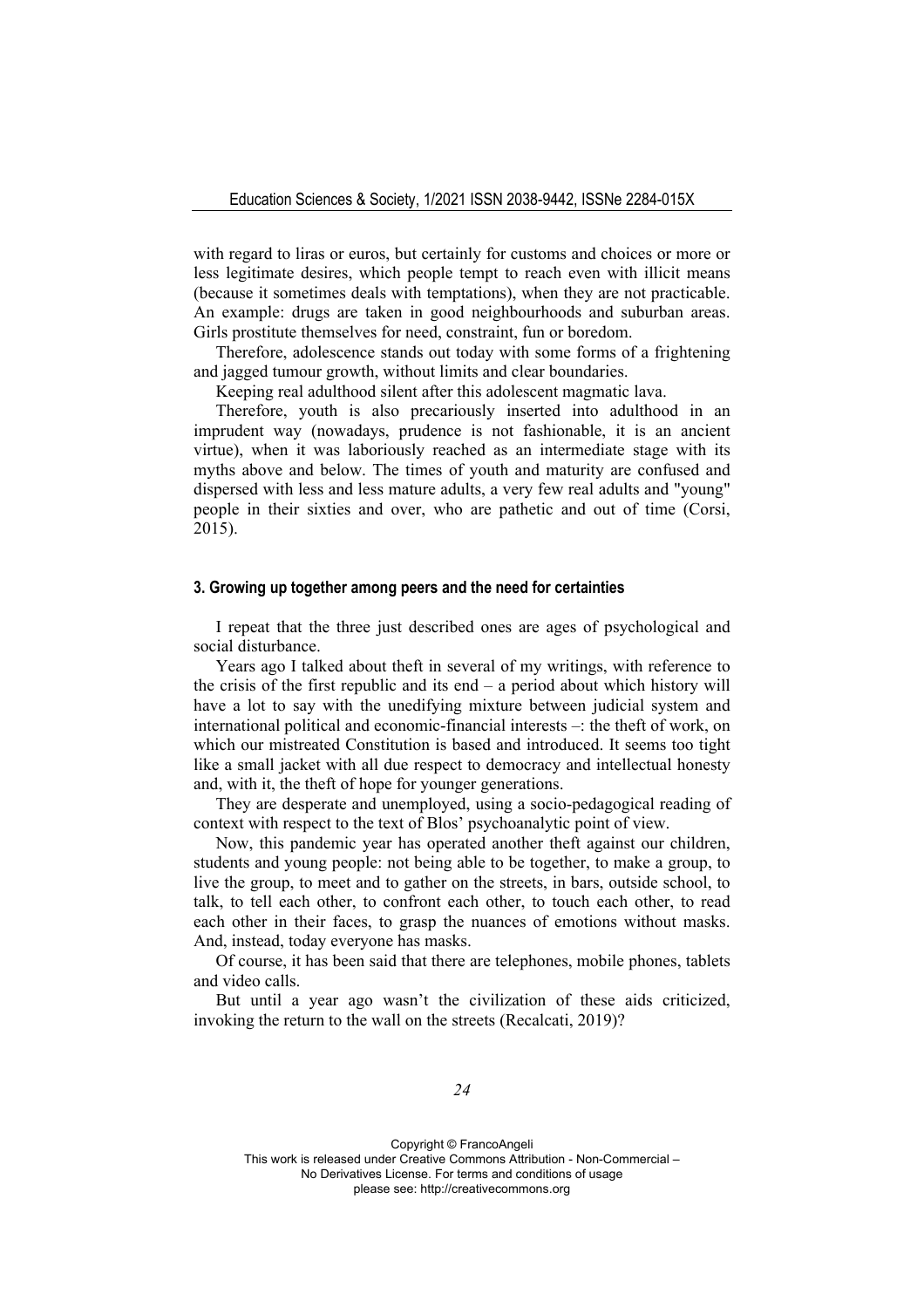Didn't we speak about them and the proposing culture as pathological behaviours regarding children and young people who spent their days closed in their room in front of their computer, counting likes and virtual and extraterrestrial friends on social media?

But currently it is argued that it has not been possible to act otherwise.

Are we really sure?

Or has the easier choice been made? Certainly in a period when nothing has been simple or easy. And we did not certainly have a manual about pandemic and there was not a consolidated history of choices made in the past.

But also about this: the silence of pedagogy.

I softly remember that educating is not repressing. This has been affirmed and reiterated for at least two centuries in the history of this discipline. Rather: to allow, motivating; to prevent, discussing. After decades of permissiveness, however, here is the return to an imposed and medically justified authoritarianism, but it is not educationally argued, with the guilt widely used and flaunted to lord it, as in the worst pre-conciliar Old Catholicism when all the young people were ugly, bad and guilty of killing grandparents and parents in poor health.

But, however, organizing is not forbidding at a socio-political level.

Organizing is certainly much more tiring and difficult.

Forbidding is easier and more simplistic.

Moreover, a Neapolitan saying states that life is a bite and all depends on the flavour we want to give it.

Our teenagers and young people need to give more bites, infinite bites to life, because they do not know yet which flavour they intend to give to the days of their life. They need to try and to try again and, therefore, they need experience and time<sup>6</sup>.

Now, however, we have closed their mouth and we have made them almost silent and voiceless.

They are socially and emotionally anorexic. I will talk about their cognitive level later, but not only about it because of the mixture of their entire personality within it, with reference to school and university, starting from the social classes to which they belong and in relation to the society to come.

That is, we have taken their main food away: being together and meeting in relax, in order to grow up together as an individual.

Therefore, even the certainties: the external ones of predictability and their own internal and personal ones, with the need of a com-pany to make them

<sup>6</sup> In literature, compare Salinger's *evergreen* novel (2014), *The Catcher in the Rye*.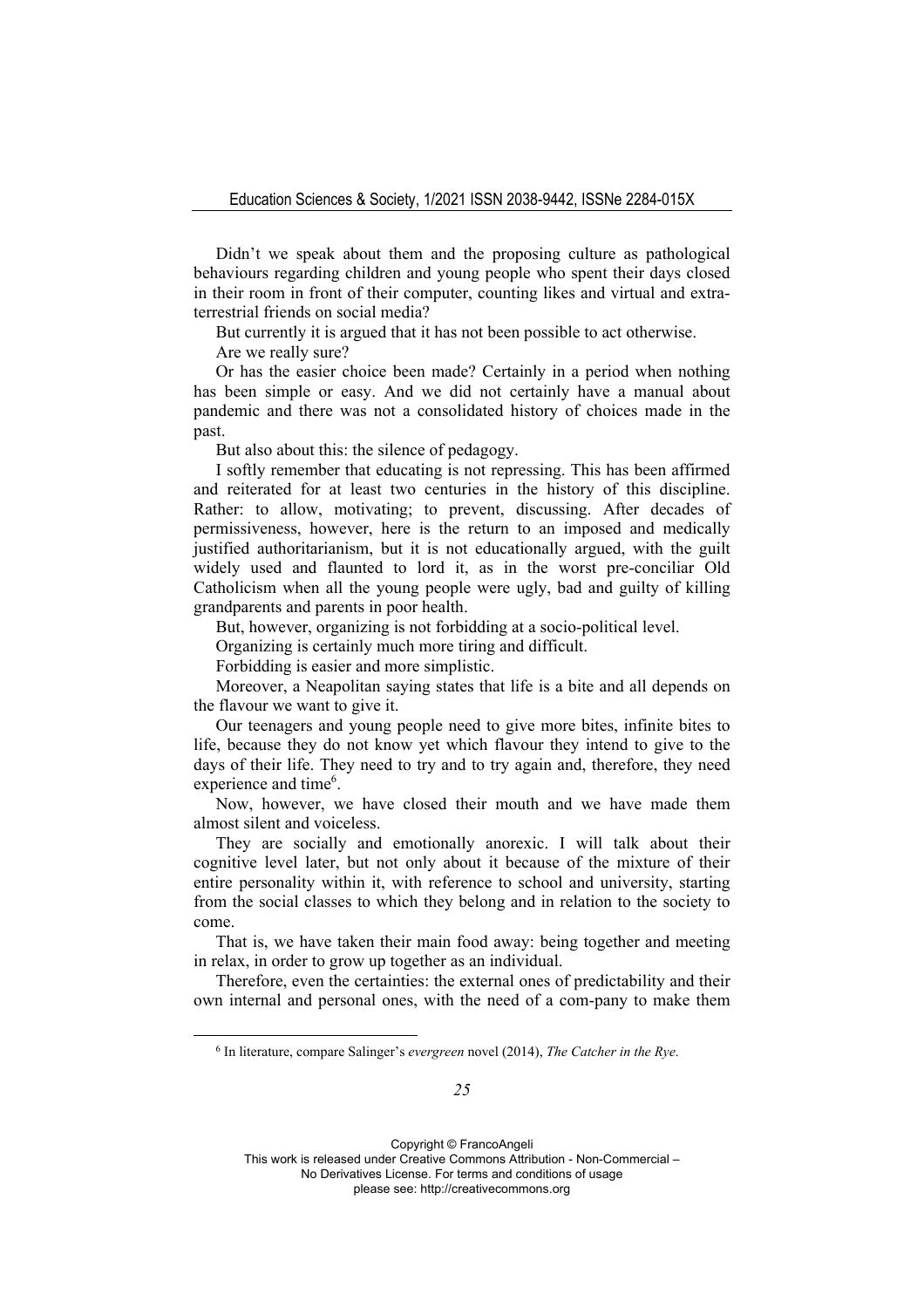more or less autonomously, between individual and group conflicts and their possible resolutions.

And, nevertheless, to verify those values which family had given them during infancy and childhood, in the best families where fathers and mothers are still committed to parenting [Corsi, Stramaglia, 2009; Stramaglia, 2009; Corsi, 2016 (2)], even in an age of crisis we are dealing with.

On the contrary, which certainties are there in a pandemic year of uncertainty? Society, psychology, school, etc. often sailing in some uncharted waters? A second wave: yes/no; a third wave: perhaps; the vaccines will arrive, but then they will not arrive or, in any case, be almost difficult to be delivered to us, even it is committed by a European program; vaccination will solve everything and, instead, "maybe" not with the South-African, Brazilian, English, etc. variants, with a new anxiety for each day; above all, the anxiety of not being able (fault or not, responsibility or its exact opposite, with all the intermediate nuances of the case) to prevent… let others prevent, not being able to plan even the most banal and almost daily experience at least. If this is true for adults who, in any case, have greater resources to live with precariousness and have often encountered it in their lives anyway, what about adolescents and young people?

In addition, omnipotent adolescents (Coleman, 2015). Or does psychology no longer count for anything during the covid time?

Or the young people in Gino Paoli's song about four friends at the bar. Destroying, dreaming, rebuilding, and then getting old… they are resigned to what is possible and practicable. But it is not pessimism, it is a principle of reality.

None of this. Impotence is rather slammed in their face.

So, our temporal heirs have been more lonely and terribly lonely since a year. They are lonely with their fears, nightmares and delusions, with a hungry body (Lavanchy, 1994) and, equally, hungry heart and mind, without containers and restrictions, with an intermittent sociability. They do not know if they are in yellow or orange or, worse, red zone in the following day and if they are able to meet their boyfriend or girlfriend, their friends or group belonging to another municipality. They are deprived of associative rites, confrontations and reference points. And I could go on indefinitely.

I think young people and even adults - therefore, tomorrow's society in a few subsequent decades – will personally pay for all of it.

Growing up and living with instability during the time of instability is a double curse. Speaking well in an age when we need to speak well and to feel good.

Thus, no wonder if how they can, they gather together and cause confusion: yellow zone and so on.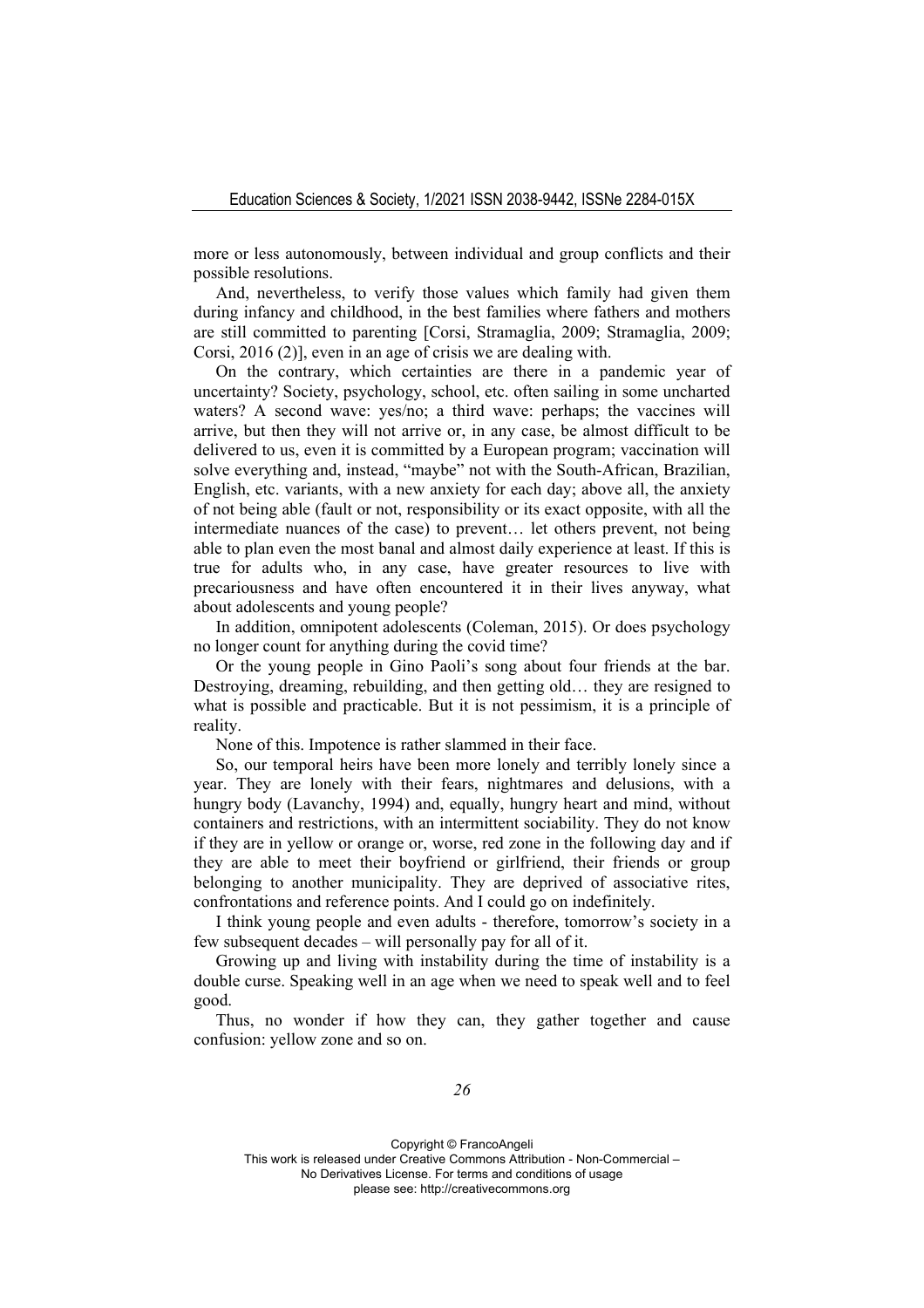It is like a ball held underwater which shoots upwards when you free it<sup>7</sup>.

It is like when parents go out or on vacation, and their children have the opportunity to stay at home. We all did it: friends, invitations, parties and whatever is cheerful and noisy.

Now, they say: – Oh no! One must be responsible –. They must be 40 or 50 at the age of 15-20 years old. If practiced, this monstrosity would make the flesh creep.

And then, down with hypocrisy, which 40-50 year-old people are we talking about?

Today's people, at least in large numbers?

Should I proceed with today's socio-behavioural analyses and descriptions, or can I stop?

# **4. Distance learning and the right to study**

Anyone who is sufficiently familiar with my thinking and my writings knows very well that teaching does not mean only educating - taking for granted and universally recognized that schools and universities are teaching places -.

But both teaching and being teachers mean educating in a combined conjunction with each other (Scheffler, 1972). They have the same commitment, and not the detriment of the other one.

Moreover, there is another refrain of mine: – now, a certain prevailing dull, sickly, not adequately founded or epistemologically rigorous, selfcongratulatory didacticism, especially in school (while OECD rankings will also want to say something about the bad school positioning in Europe<sup>8</sup>, or is it just students and their families' fault?), has almost banished most of the interpersonal relationship for the pedagogical-educational activities to the loft for years in the late  $19<sup>th</sup>$  century or the first half of the  $20<sup>th</sup>$  century. Or it has done its best at least in the last thirty years; I always refer to Italy, even if what happens or happened in the rest of the Western world in relation to the educational eclipse is not very different.

 $<sup>7</sup>$  A bit like the situation for Draghi Government Ministers, who were happily assembled</sup> slapping each other on their shoulders during the transfer from the Quirinale banqueting hall to the cuirassiers' room for the ritual photo, after the oath and the spontaneous human anxiety for the appointment or the confirmation obtained on February  $13<sup>th</sup>$ , 2021.<br><sup>8</sup> These rankings define both Italian schools and universities as inferior. This opinion also

expanded to the international rankings, where (many) Asian universities are virtuously growing by now, while our country annually loses several positions, instead.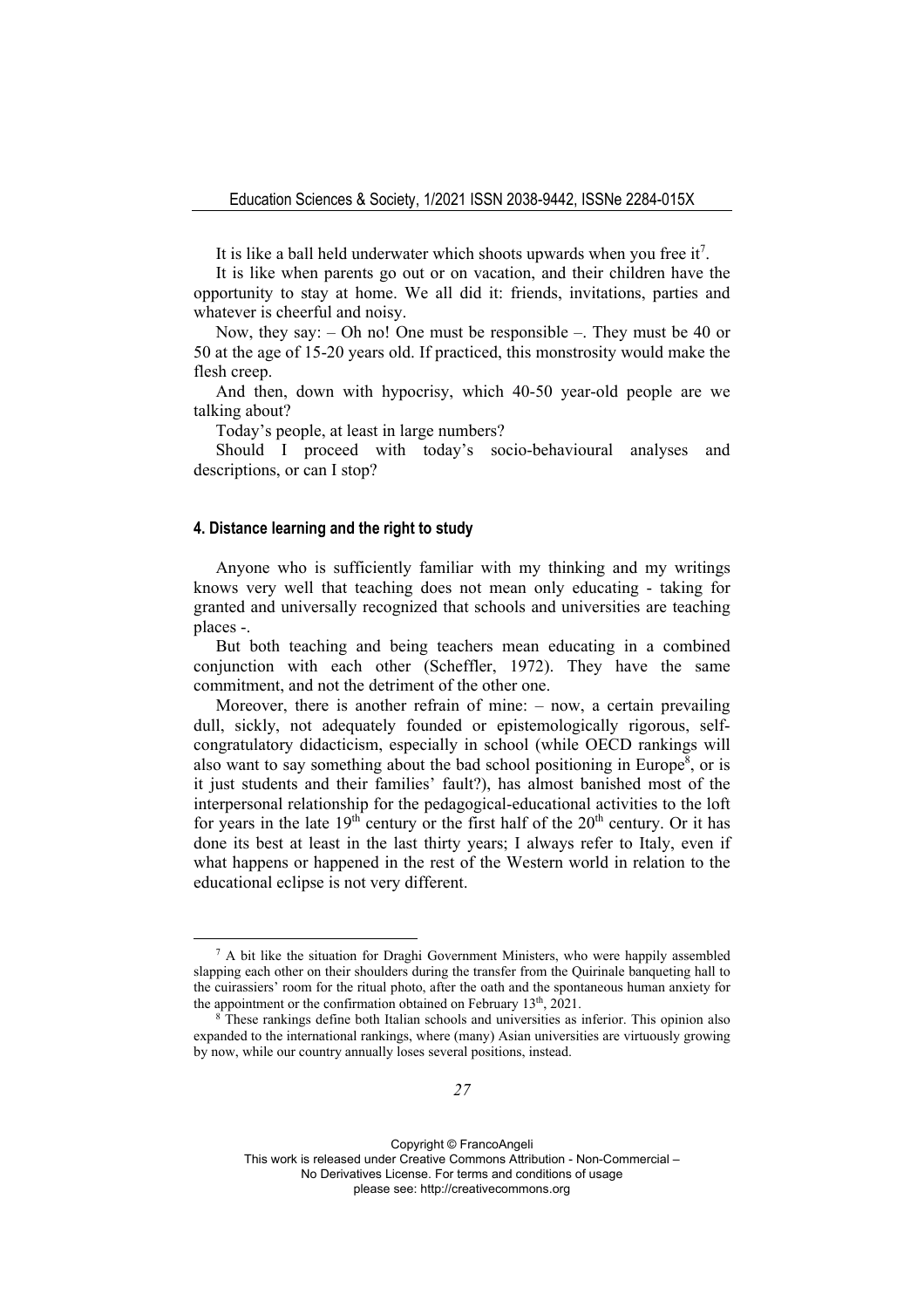Even starting from the widespread diffusion of the television, then we also witnessed another progressively increasing phenomenon with the advent and the subsequent gigantic expansion of the media towards the 1970s: the flourishing and the arrival of distance learning, starting from the Anglo-Saxon world and, from here, to countries with large areas and big logistical difficulties, such as the very advanced Finland, or Asia, with the undeveloped Mongolia characterized by nomadic and pastoral settlements, or the Australian universities chosen by a lot of students coming from the Southeastern Asia.

We have four important reflections to be noted, though.

Firstly, school distance learning in Finland is not just education: it is a  $360^{\circ}$  teaching or, at least, there is a significant care on this regard – only to consider this paradigmatic example –.

Secondly, and it is no small thing, in those countries there has been a whole course of training and technological progress, which is almost at the year zero or still laughable in Italy. In those countries, teachers were trained for their subject and not obliged on this regard.

Thirdly: most of this proposal, especially in the USA or Western Europe, mainly concerned higher education and, above all, university. So, they are people already "sated" and certainly not people less "sated", such as those who live in the ages of growth, as my Master claimed in the 1960s (De Giacinto, 1966).

And I conclude with a fourth further reflection, which is by no means trivial and particularly concerning the university institution: the possibility of choosing distance learning. Users are addressed to an online university rather than matriculating in a face-to-face one for their well thought-out and personal considerations. They choose the best distance universities in the world which, through a fully interactive teaching and a whole series of highlevel services for their students, are certainly not limited to video-recorded lessons and that's it, but they assume the responsibility for the entire complexity of their learners.

Instead, there is no discretion for schools and universities in Italy during the covid emergence: just take it. In a period in which we certainly do not regret they would have been said: – Obey and keep quiet.

In addition, this has often happened overnight since the first closure at the end of February-May 2020 and, even after that, it often keeps on happening almost frequently overnight and suddenly, with all due respect to family organization.

Therefore, on such a complex regard, everyone is often unaware both of the country and its goals – non-goals achieved in this field with a deliberate mystification, and that's an euphemism, when we were not filled with an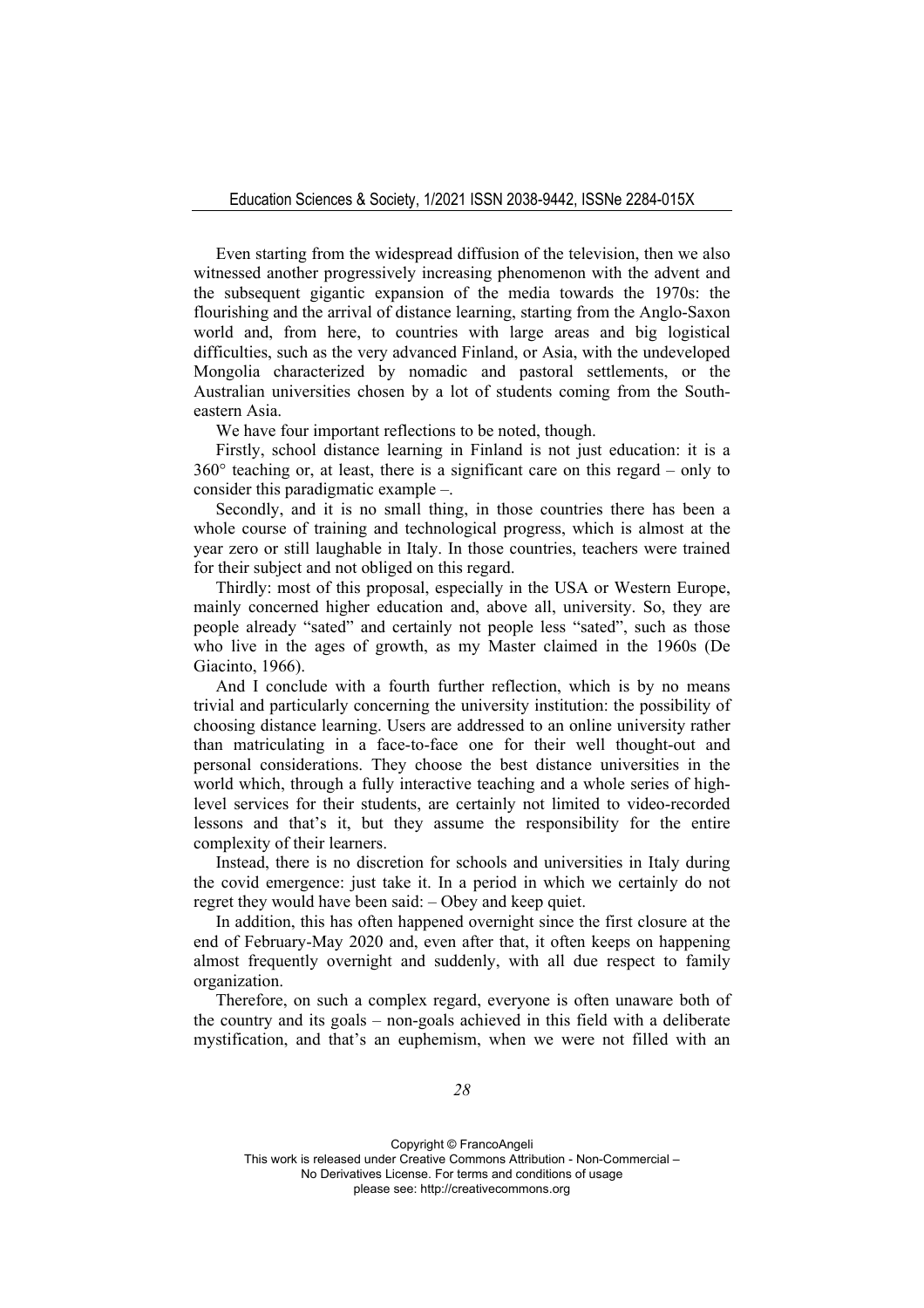annoying and obscene proto-romantic molasses. And I keep quiet because I could go on with many other examples, not only concerning distance learning.

Nor should it be overlooked that the university system has always neglected its students' education; mostly with the advent of mass postdiploma education and the liberalization of curricula<sup>9</sup>. University is considered as a single container of classroom conferences-lectures mostly addressed to the front rows with most of the professors who are motionless and embalmed on their chairs like Egyptian mummies. Woe betide if they stand up. And, in this way, the exams, the ongoing (scarce and not very widespread) marking and ex post etc. Universities are cold bodies wrapped in rigor mortis.

But let's go back to school.

Then we will resume all the happy combination to be created between distance learning and classroom teaching, both for school and university environment.

And, now, let's wonder what school is.

A large container which offers experiences and contains.

Experiences of culture, sociability and affective relationships.

And it contains them with its rules and opportunities.

Restriction rules. And God only knows how much they are necessary during pre-adolescence and adolescence.

For example, the possibility of socializing, confronting, loving some teachers and caricaturing others needs to keep on growing up in some decision-making dimensions and improving the identification processes.

It is an extraordinary gym where you can exercise for life.

But all the gyms were closed. Even the school one.

At the same time, good functioning orders were also given, only to be denied and trashed the next day, in an immeasurable triumph of improvisation and total shifts, as for the situation of restaurants etc.

So much so that all our students were on vacation at home but, after the euphoria of ten-eleven months ago, they woke up from this poisoned gift and began to complain that they want to go back to school. They were more highminded than adults and rulers on duty.

<sup>9</sup> Why did they want a finally democratic university or did they rather make it as a sort of gymnasium once it was evident that it was difficult to find a job with a diploma mostly in the following years? That is a typical habit of the worst Italian politics, after the years of the great ethical post-war reconstruction: instead of solving problems, they postponed them. And, in the meantime, we survived and made a living. Not bad if the country slowly ran the risk of collapsing. It was not the fault of that generation or those rulers, but those who would have later picked up that poisonous and toxic apple.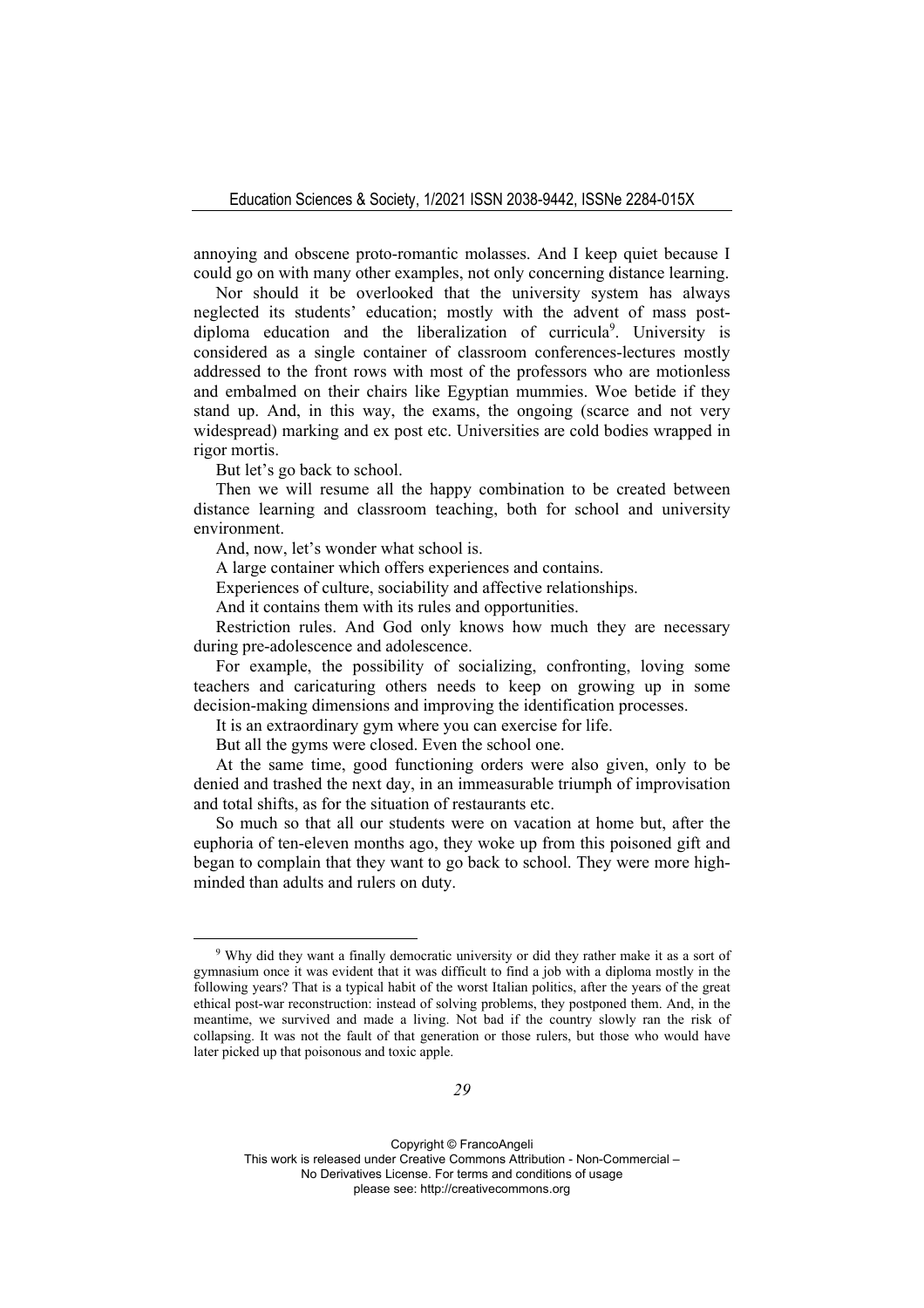They began to feel the emptiness of their human and training possibility for global growth, existential opportunity, education, self-education and coeducation, complete reciprocal exchanges, con-tact with each other, con-tact with culture, which has finally and positively rediscovered.

Culture is not intended as superficial factual knowledge, dates and galleries of madmen, etc. (as in a few secondary school lessons in history of philosophy), but as various cultures, learning, dialogue and confrontation with history and stories.

This is not everyone's consideration, but the people who mostly pay attention to their future destiny certainly think so.

But I come back to the great mystification of distance learning in Italy in the last year.

It seemed that teachers were well trained on the subject but, on the contrary, their level is very scarce and limited.

Schools have also been described technologically equipped: it is false for at least one third of the country. For example, a distance learning, which is near the city where I live, has been solved giving homework through the electronic register for months.

Nevertheless, we have imagined (with an imagination bordering on disease if not beyond) a country with wealthy families in possession of several equipped and well-functioning computers and cameras. We have also imagined sufficiently capacious accommodations where children of different ages could safely and positively have distance learning with the help of some parents who are maybe in smart working. And not the dramatic reality of a consistent part in Italy where the network does not arrive or arrives badly: 39% of the country. Not to mention the houses located in an authentic basement, 40 sqm accommodations for 4-5 people, a South which is not certainly the South Tyrol. And I could go on indefinitely with a whole series of other references.

Or even I suspect that the right to study has been confused, overlapped and badly amalgamated with the family organization.

For example: who does not remember the babysitter bonus, which could also be used by grandparents (Stramaglia, 2013), when both parents had to go to work and the entire school sector was closed?

Now, we do not talk about it anymore.

For different and more recent choices.

In fact, it was decided that it was possible to go back to school from the entire cycle of primary school to the first class of the middle school in a large part of our country for this school year 2020-2021.

Perhaps, we hope that children from 12 to 14 years old could stay alone at home without checks and custody, while their parents were at work.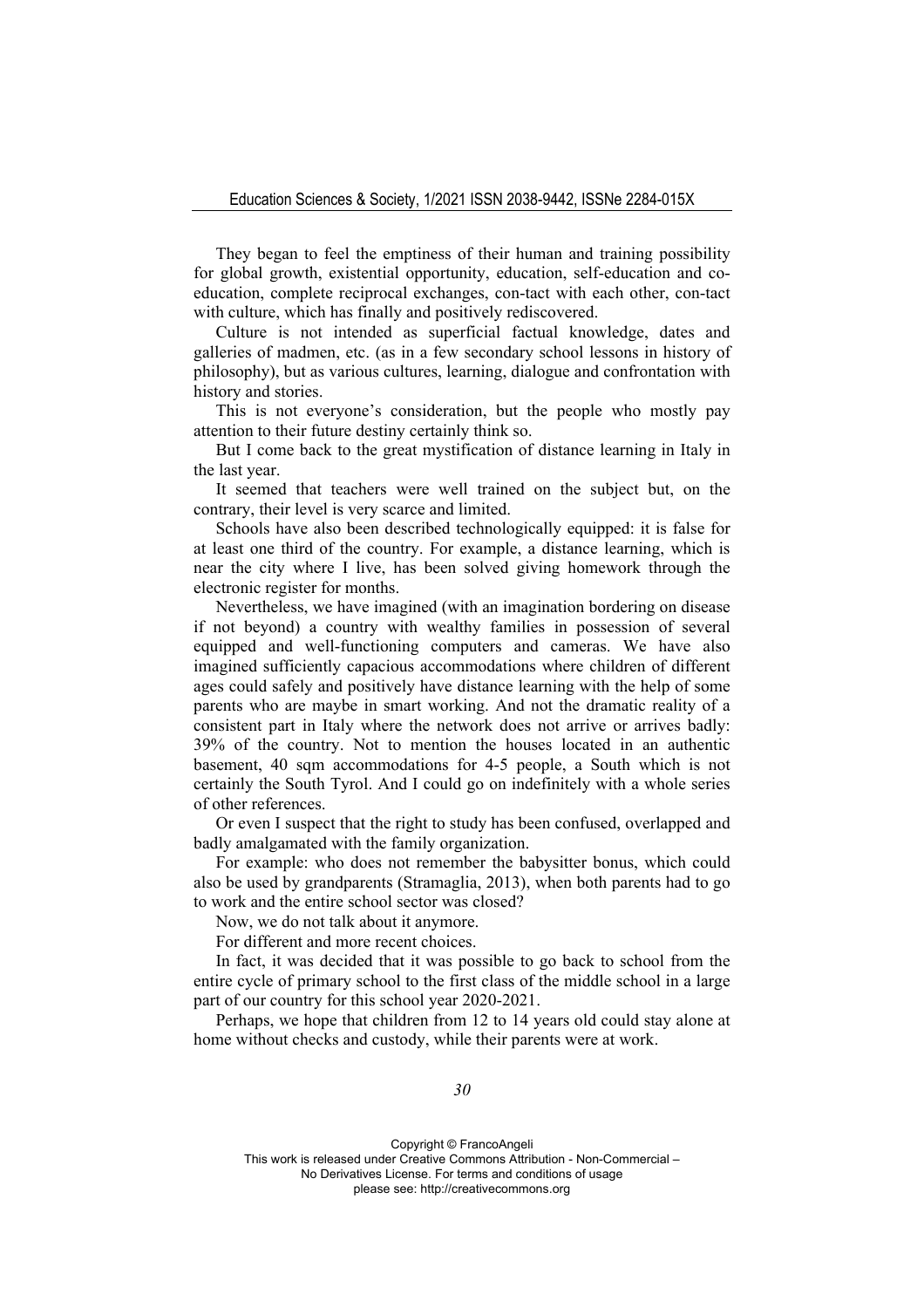Someone should explain to me where the pedagogical ratio for this choice is.

I do not know why childhood and early pre-adolescence need school, education, restriction and socialization, while the subsequent turbulent flourishing of the latter age can do without them.

According to public opinion, do children in the second and third class of the middle school make more crossroads among themselves, after lessons, and does the virus spread?

Is it only sure, because primary school children are usually taken to school by their parents' almost medically safe cars, while from 12-13 years old onwards: away with parents, and everyone by public transport?

On this last regard, how can we keep silent about the government idleness in relation to transport, for which nothing has been done?

Or does everyone go to school by those charming and radical-chic push scooters?

I forgot: the use of wheeled desks as well. Moreover, they are not fully delivered in the middle of this school year 2020-2021 yet.

It must be remembered – These wheeled desks are not magic wands, being able to widen the capacity of classrooms, which are often scarce for dimension and reduced for the possibility of movement.

Why, then, wasn't it thought about drawing up agreements with the private school world to have more containers and areas available?

This was done in the past when earthquakes occurred. Has this pandemic perhaps anything less than an earthquake<sup>10</sup>?

After all, double shifts for both parents have been currently discarded at work (with the hope it lasts and a frightfully growing female unemployment).

Of course, double shifts have been the rule for several years, immediately after World War II. I remember them well. I lived them in "Fratelli Bandiera" primary school in Rome, which I attended in the mid-1950s. But at the time 80% and more women or mothers were housewives.

In other words, the product "school" was once again badly operated, without appropriately taking care of the processes: transport and areas.

Moreover, schools are adequately sanitized with school headmasters and teachers who had worked well on this regard, before reopening the current school year. A useless work $11$ .

Copyright © FrancoAngeli

This work is released under Creative Commons Attribution - Non-Commercial –

No Derivatives License. For terms and conditions of usage

please see: http://creativecommons.org

<sup>&</sup>lt;sup>10</sup> So, the above-mentioned Minister Bianchi properly referred to earthquake when he said that schools must be reopened, as it was usually done after an earthquake as a sign of life, recovery, hope, growth and future.<br><sup>11</sup> Like the sudden non-reopening of ski resorts, hotels and mountain huts etc., on February

<sup>14</sup>th, 2021, four hours after their planned and announced start-up. It was another useless and expensive work, so much so that compensation is now being requested and not only financings.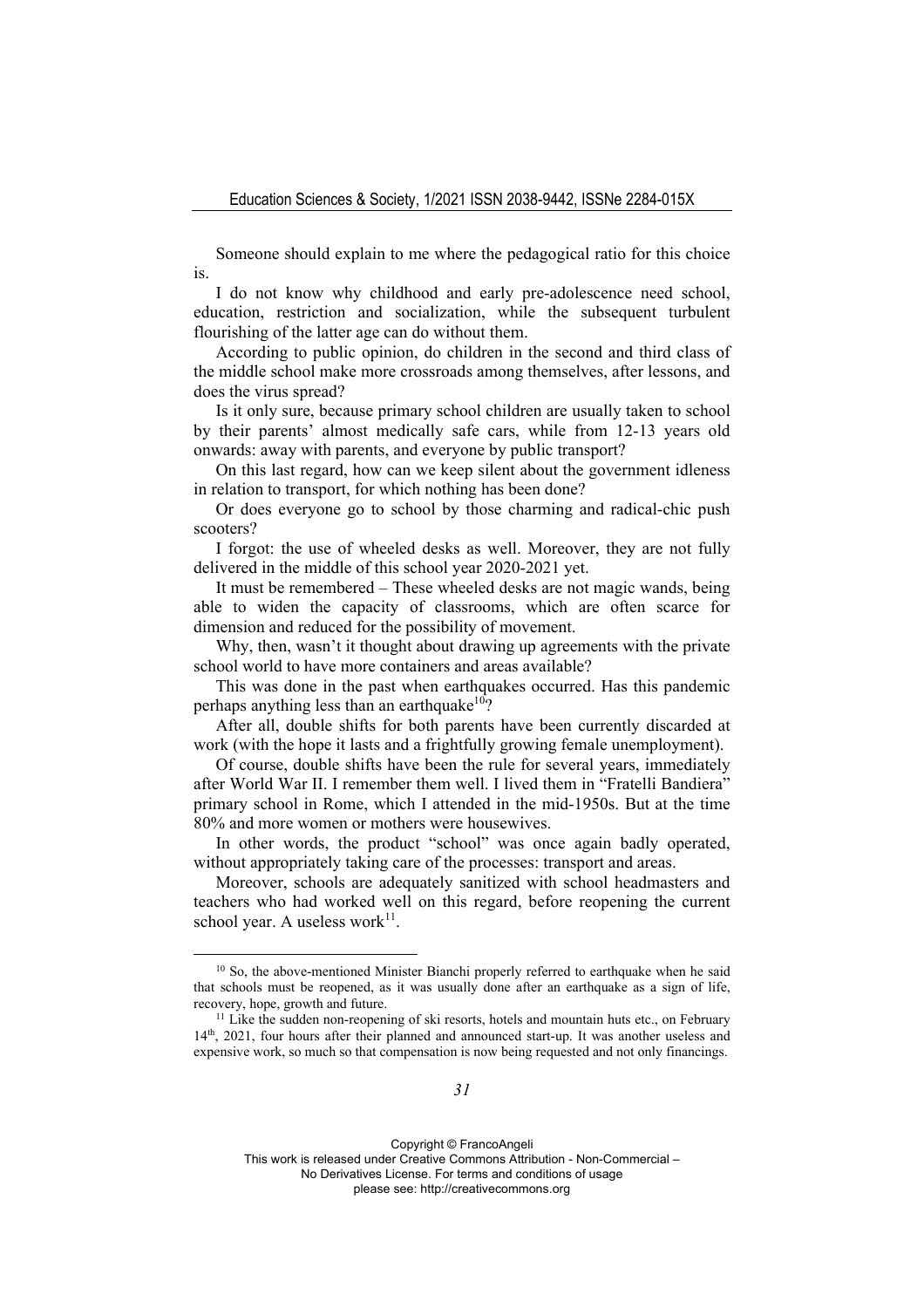And, then, another oddity: the first year of secondary school in classroom and the following years not.

Beyond the tale they told us about letting them breathe their new school choice, the other suspicion concerns a mere marketing action: not to lose students enrolled in gymnasiums and technical institutes and not to consequently create further unemployment in the teaching staff.

Wouldn't secondary school students of the final year also need to go back to the classroom in view of their secondary school diploma and university choice?

The cheap economy and a certain prevailing medicine won<sup>12</sup>.

Pedagogy was kept silent again. It is lost in its literature and is not even found in the best and the most well-stocked bookshops in the country. And I do not think that everything can be solved with an a-scientific justification of conspiracy against this discipline<sup>13</sup>.

The choices made by public and private state universities were not different.

Distance learning by edict in universities (and there are many) which have always spurned and rejected it.

They have some equipment often scraped together at the last hour, videolessons and professors who are mostly untrained to use these aids. And I am not even talking about competence (this word is too demanding and out of place here) in relation to this specific and special teaching method.

In my opinion, this was also a marketing or a survival decision, as for schools.

Face-to-face lessons have been possible and made practicable only for the first years of the three-year and master's degrees. While the students, who have been already matriculated for some time, have distance learning.

They always have a few computers, which are actually suitable, good numbers of defective cameras and euphemistically small accommodations.

On the contrary, all the students – except for those who matriculated in online universities by free choice – need to breathe school and university air.

 $12$  Like journalists: they have been too many in this last year, with an excess of visibility and an often annoying self-representation. They have been sometimes more ideologized than the most burning and revolutionary party men. While the country rather needs facts and silence than bombastic proclamations which are disavowed the next day, euphemistically low narcissisms or worse, that is, pentacostal interpretations of history or individual events.<br><sup>13</sup> So, we could only greet with pleasure President Draghi's double claim for the role of

education in his programmatic speech to Parliament on February  $17<sup>th</sup>$ , 2021. An economist rebuked pedagogy. Instead, this year pedagogy has been predominantly silent about adolescents and young people, schools, universities and teaching, which are, or would be, their main fields of intervention and writing, too, except for those interventions which have been sometimes too "biased".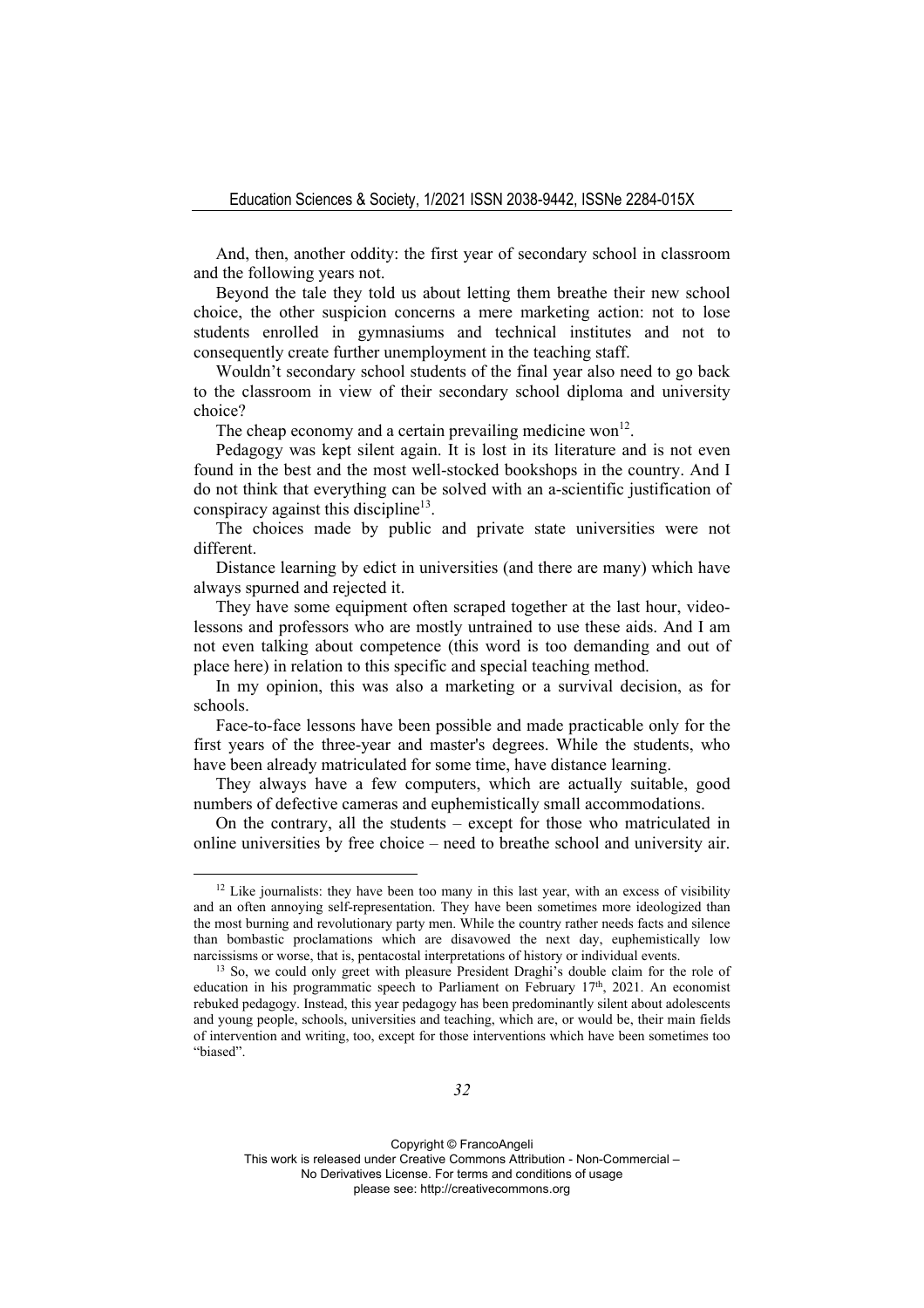Particularly, in relation to university, it is necessary to experience libraries, to confront each other, to learn from each other, to contaminate each other as soon as possible.

However, as far as schools and universities laboriously could, in this last year they have no longer been those social lifts, which are so necessary and, mostly, still celebrated only or largely in words and with evidently scarce and not conclusive measures in our country.

The right to study was offended and marginalized.

This is valid especially for those pupils belonging to poor or culturally deprived families.

For example, the Italian university is not only attended by the uppermiddle class, who often goes to study abroad and has bookcases and volumes within their own house.

On the contrary, in many Italian families, there are only timed and used schoolbooks, which are resold to buy other books for the following years. And newspapers are very rare avis. And I stop here.

Therefore, social class and wealth disparities have inevitably increased or, rather, have emerged to be crystallized and to become things: Sartre's hell (2014).

The last question – Why was it possible to come back to work in the factories, but not to come back to school?

Are working adults more responsible?

Does it happen only because companies directly and immediately contribute to GDP creation, while training concerns the future and it is not therefore a today's matter?

But what has our country still done for young people's education, at least in these last forty years, when we were talking and writing about the crisis of education everywhere, including at the Italian Bishops' Conference?

I close this item saying that in this last year I have personally and progressively realized a lower preparation in the exams for students who had kitchens or bedrooms with a few dozens of books as background, when I have watched them on the computer.

These students of ours should be treated the most, because they are our future.

Before making a proposal of due interpenetration between distance learning and classroom teaching, there is a last observation for a future I hope it is near, but it is all to be seriously created.

I immediately declare that I have not tackled the very important and strategic chapter about pupils with disabilities from kindergarten to university either: this is a question of great civilization and authentic democracy. I did not do it, because I should have created another article, instead of writing a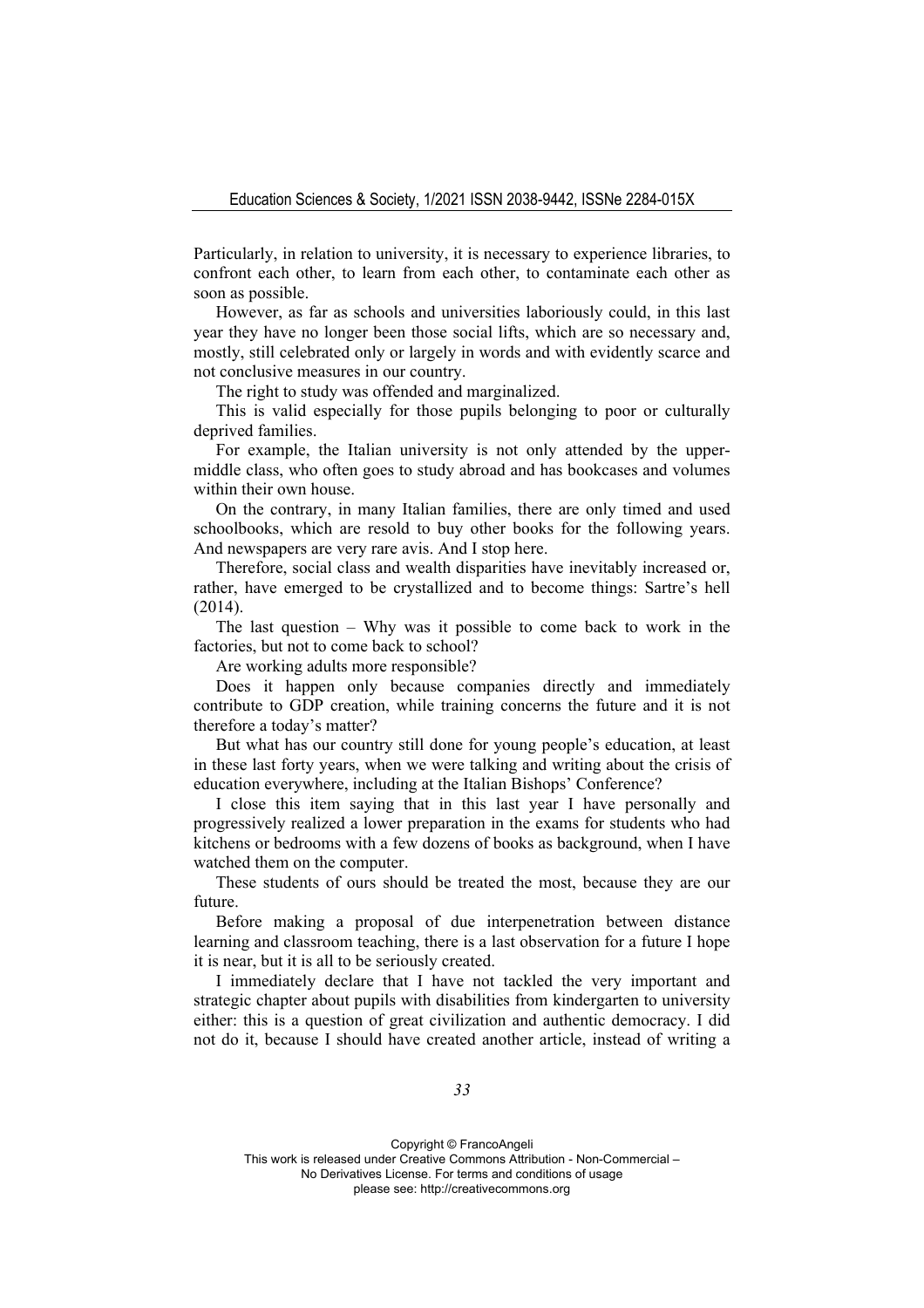paragraph, nevertheless I am aware that it will be the central and thematic focus of this ES&S issue.

Then, what is the proposal?

In the current mass-media era, when everyone and, in particular, young people – and, before them, adolescents, pre-adolescents, children, etc. –, are real digital natives (Ferri, 2011), teaching voices and ways must be multiplied to compensate and to interpenetrate each other.

Classroom teaching needs to modernize. No longer just face-to-face lessons, blackboards, chalks and photocopies.

And a well created and refined distance learning must be able to enter all the schools and universities.

For example, this latter institution must create an extraordinary mix of actual effective right to study for those who attend or cannot attend lectures, in order to really reach our students' heads, habits and skills today.

But it is necessary to train teachers, to master the complexity of these aids and to know how to really manage them, to have specific aids for students with disabilities, to put in place a new methodology for the transmission of knowledge, and so on.

However, it takes time and not improvisation. But it does not take an eternal time, waiting everything falls into oblivion, once the pandemic is over.

Therefore, it is necessary to act in favour of a working alliance between online universities and their didactic research and face-to-face universities and their heuristic courses.

It needs a cultural unity, such as the national unity government born in these days. This is the last chance for our country before sinking into the abyss.

Therefore, balance and competence are needed; and the best energies must be put together, because they are always useful, especially today.

Balance: a word and a way of being I particularly love.

# **5. To conclude: a socio-cultural regression, a youth emergency and a new reconstruction of the country**

I think I was clear that schools and universities are crucial, fundamental and founding areas for the growth of the country, nevertheless in GDP terms: a public debt reduction, an implemented and not acted democracy, a social equity, a reduction of the gap, a real overcoming of many human and economic peripheries of our nation, a present which must be carefully planned in view of a healthier and more democratic future, crossed by a greater wealth.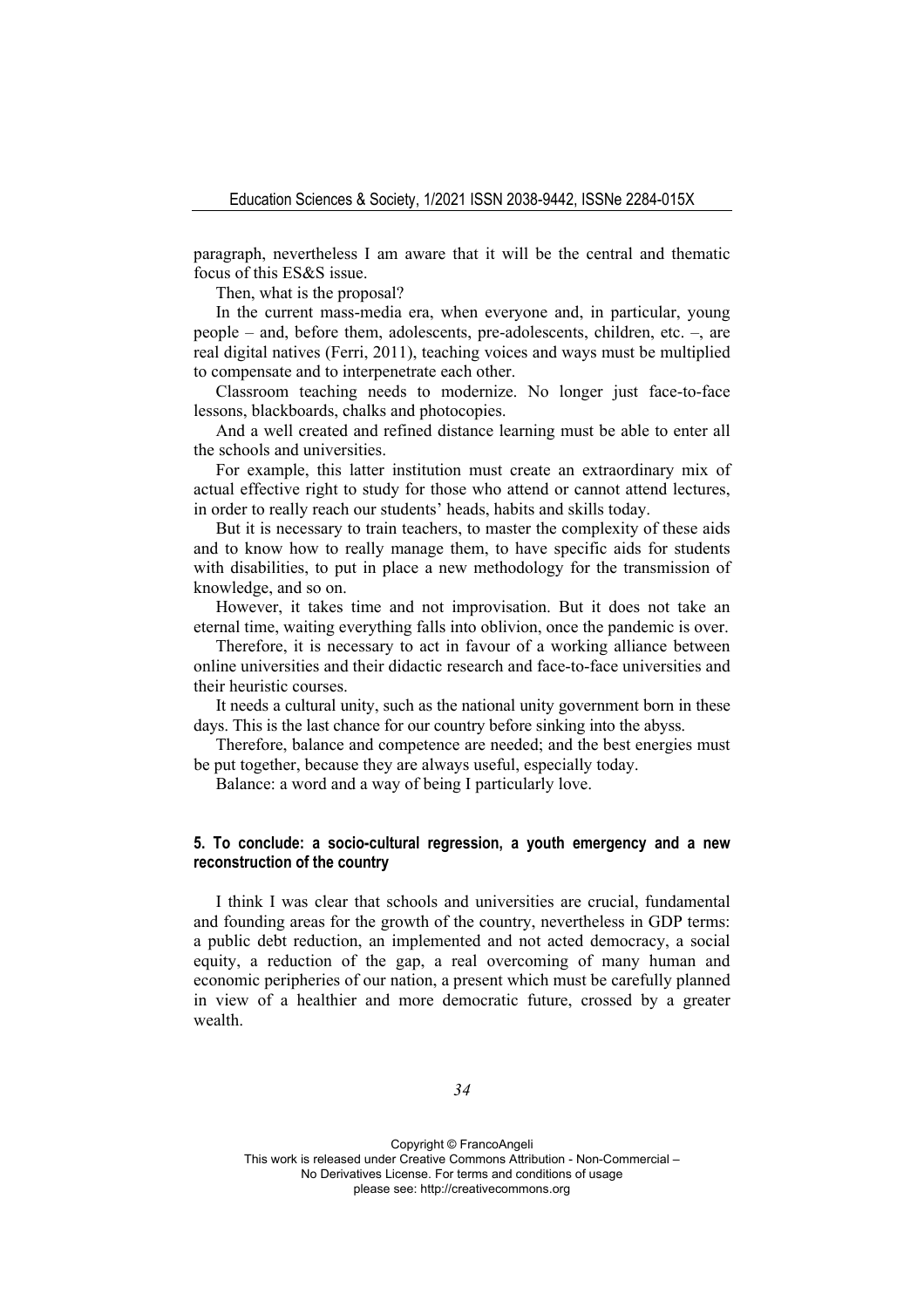Otherwise, many references to the values and the attentions abovementioned risk being only configured as *warnings* or mere verbal pronouncements, which aren't then translated into real change actions all over the place, on both sides of the Tiber, including the Vatican.

I repeat we have a debt, which has dramatically increased in this last year, while economic growth has frightfully regressed.

So much so that it represents a real alarm for the European Union, who wisely came to help us with the 209 billion Recovery Fund, because the Italian crisis risked and risks representing a non-trivial criticality for other European economies with heavy repercussions on this regard and their business structures, other industries, etc.

More closely taking into account our nation, the necessary stopgap provision for blocking dismissals and the related use of unemployment benefits will not be able to last long or to solve these age-old dramatic problems in Italy.

This is especially with regard to the poorer classes, the workers (many of them are close to unemployment), the elderly who do not know how to live etc.

A far-sighted and decisive advancement is rather needed: it must not exclusively operate for subsidies and financings - as it is happening too often at present -, but for provisions and strategies which create jobs, increase employment for young people and women and are able to promote a greater widespread economic and social well-being as much as possible.

It must happen overnight, not too far away, especially with regard to our "heirs": children and young people, in order not to leave them a selfish pile of rubble, which already abounds a lot.

Someone could say that this is politics, but where is pedagogy?

Well, I think that pedagogy and politics, education and education in politics refer to each other; one is the premise and the consequence of the other one. Politics must favour and implement a greater growth for a country and the people who live there. Just as education – the theoretical-practical object of pedagogy – should be able to nourish the ambition to improve politics, in order to interpenetrate each other, as in the best centuries of human history.

Moreover, education cannot ignore the political context and its decisions for the future to be created, in order to write the best pedagogical text, or otherwise, as it happens too often, it gives life to a badly made and schlocky plot.

Therefore, we are very far from a metaphysical and non-embodied pedagogy in this perspective, so as to support the "physical" science of opportunities and practicability.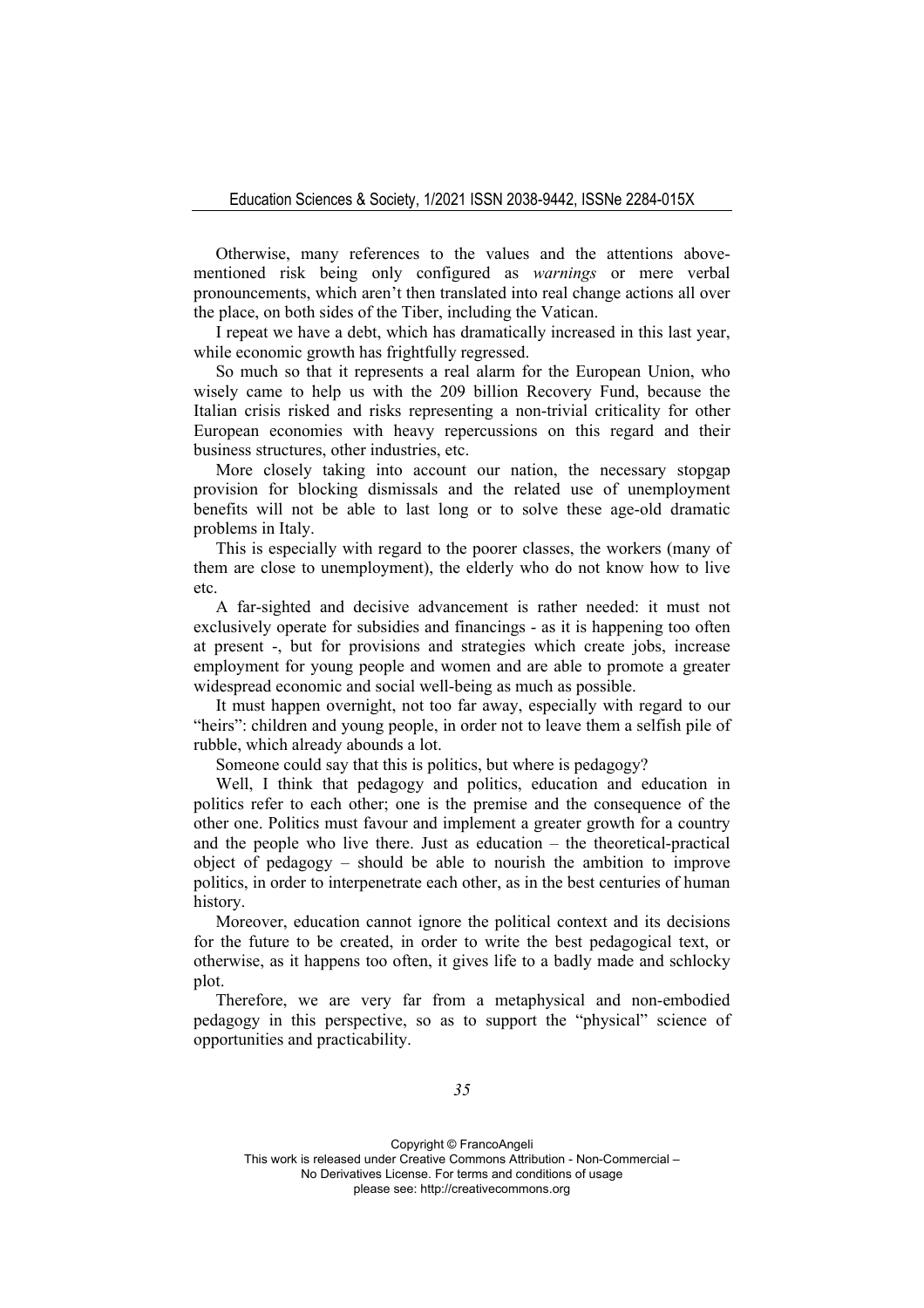Otherwise, we would not write today's pedagogy for the future we would like for the benefit of a magnificent and progressive human destiny, but a rhetorical speech, which is not contextualized and is more or less valid for all the seasons and, therefore, none in particular.

We must be as Saint Philippe Romolo Neri said: "be good if you can" and, currently, it could perhaps be good for the heart and the simplest and the most immediate emotions, thanks to the progress of all the sciences, including psychology, but not for the mind, the pockets and the real life.

This synergy between pedagogy and education in politics was one of the aspects of a research doctorate for both Luisa Santelli and myself at the universities of Bari and Macerata about fifteen years ago. My very valid pupil and heir to the chair I left for retirement two years ago, Massimiliano Stramaglia<sup>14</sup>, came out from this very happy experience.

Let's come back to schools and universities in this last pandemic year.

Their closure, the sporadic didactic, classroom teaching and (mainly) distance learning, 50% of the lessons in the classroom today and 50% online have stopped the country and most of our students' overall maturation, at least, with the exception of the luckiest or, perhaps, the wealthiest pupils; without betting too much on it.

But, a huge number of pre-adolescents, adolescents and young people: those who have less personal, cultural and economic resources, have undoubtedly lost a lot.

A greater ignorance spread and was not scarce before either. For example, many university students ignore the 1968 phenomenon in Italy and the Western world or the fall of the Berlin Wall. Two significant facts and symbols.

Therefore, if we have poor people who are economically poorer and poorer and lined up for charitable meals, an agonizing evidence at present, nevertheless we are witnessing poor people who are also culturally and intellectually poorer and poorer. They are deprived of the fundamental notions, the necessary critical spirit and that wealth of information, which is useful to rule themselves, their history to be still created and defined and, through them, the future history.

<sup>&</sup>lt;sup>14</sup> A very strong common thread for continuity connects us. Although we are children of different times, both of us love contemporaneity, we serve it and we have introduced it in our studies and work. Perhaps, I was the first Catholic pedagogist to take care of the transition from the singular term of family to the plural, complex, evident and indelible term of families or to make the political reading a necessary magnifying lens to understand and to relaunch school, family and social policies in more recent times. And he opened the doors of our local pedagogy to an internationally widespread trend with his research on mass-media, icons of modernity and pop cultures, etc., so as to be mentioned abroad and in volumes belonging to other scientificdisciplinary fields.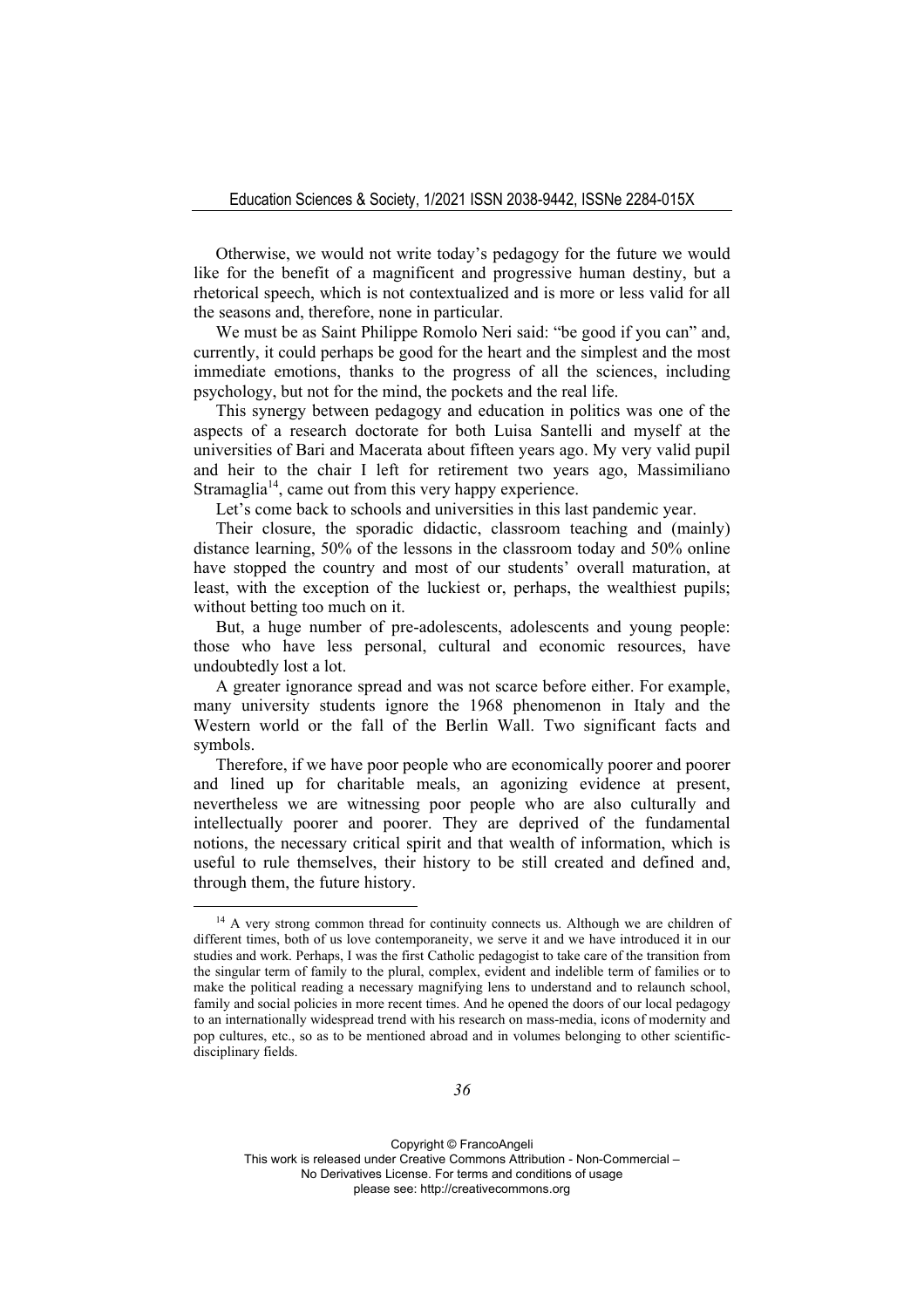This pocket of ignorance will make our nation go back or, in any case, will not throw it forward.

Instead, it is necessary to make an effort to increase skills, including the digital ones. All and none excluded.

The future of a country is based and "risks" on the growth of skills.

It particularly deals with the skills of the younger generations who will inhabit the future of a nation, which must be better than today's.

We have discussed about cognitive skills in the last few passages of this article.

There are social, affective and relational skills and, nevertheless, technical and IT skills elsewhere in this writing as well.

It is necessary to play a winning symphony, white keys and black keys, treble clef and bass clef on this entire keyboard.

We must observe especially our children, from their birth to their entry into adulthood.

This is why it is necessary to create different and innovative schools and universities, "with the lights always on".

It is essential to economically, culturally, educationally and didactically invest in them.

It is necessary to give rise to a different and better training for learners as well as teachers.

This is important if we do not want to further divide our country from north to south and the social classes among them. Then, it would be the premise of a social unease which is difficult to solve and a very bad prophecy.

As already mentioned, pre-adolescent, adolescent and youth emergency is, finally, the sub-text of that school-university text about which we have discussed so far – or, in any case, a fundamental sub-text, besides a different teaching training –. And, for at least ten years, it has been indicated to us as an area where we must intervene with an effectively therapeutic strength and ability, because we do not know what to do with more or less complete diagnoses or relatively poor prognoses if the processes do not proceed and the products are not created.

Moreover, it is no coincidence that the Recovery Plan has the title "Next Generation You", in line with what has been argued so far.

And a part of this fund should be allocated to education in general and, especially, higher education for their modernization.

Skills cannot be cast off or set aside. One is not worth the other one. Future cannot be abandoned, in order to keep on wandering on a dark night when all the cows are black.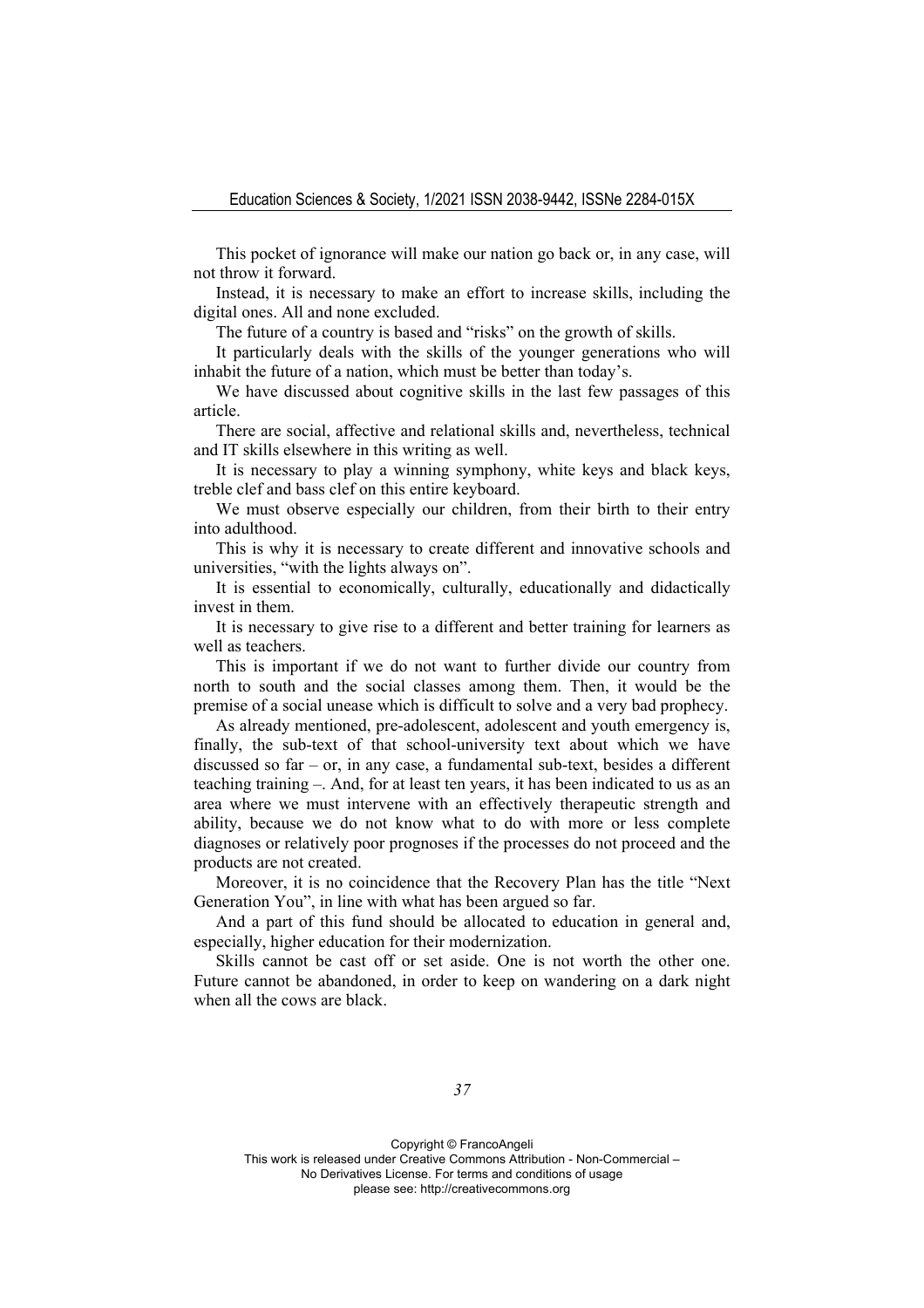I close saying that we have had to appeal to the most competent Italian person we have in recent days: Mario Draghi, to take us out of many fords where our country has got bogged down.

So, I end with a wish, almost a dream, in an article where I hope I have moved in the light of a principle of reality, instead.

I would like the future of our country to be inhabited by a lot of people like Mario Draghi. Each one in their own way.

We must start from here for the overall reconstruction of the country: from schools and universities – social lifts of the only revolution I love: culture and progress, and not blood –, from the development of educational, relational and personal skills as well as great specific and well-founded cultural skills.

We must also do it quickly, because time is up and recreation is over (Bottani, 1986). Indeed, this should have ended almost forty years ago according to the illustrious Swiss scholar. But in Italy we love to especially extend the time of what is worth less.

### **References**

Bettelheim B. (2013). *Un genitore quasi perfetto*. Milan: Feltrinelli.

- Besozzi E. & Colombo M. (2014). *Metodologia della ricerca sociale nei contesti socio-educativi*. Milan: Guerini Scientifica.
- Blos P. (1971). *L'adolescenza. Una interpretazione psicoanalitica*. Milan: FrancoAngeli.
- Bottani N. (1986). *La ricreazione è finita: Dibattito sulla qualità dell'istruzione*. Bologna: il Mulino.
- Caplan G. & Lebovici S. (1979). *Problemi psicosociali dell'adolescenza*. Turin: Bollati Boringhieri.
- Carver C. S., Scheier M. F., Giampietro M. & Iannello P. (2014). *Psicologia della personalità. Prospettive teoriche, strumenti e contesti applicati*. Turin: Pearson.

Coleman J. (2015). *Perché non mi parli? Il conflitto tra genitori e figli adolescenti*. Milan: Raffaello Cortina.

Corsi M. (1980). Il ruolo dello psicologo nel consultorio familiare. In: C. G. Vella, *Gli operatori dei consultori familiari*. Rome: Città Nuova Editrice.

Corsi M. (1993). *Governare il cambiamento. Le risorse della scuola italiana*. Milan: Vita e Pensiero.

Corsi M. (2001). Educazione e promessa. In: Giambalvo E., *Cinquant'anni di personalismo critico. Tra metafisica e ricerca pedagogica*. Palermo: Edizioni della Fondazione Nazionale "Vito Fazio-Allmayer".

Corsi M. (2003). *Il coraggio di educare. Il valore della testimonianza*. Milan: Vita e Pensiero.

Corsi M. & Stramaglia M. (2009). *Dentro la famiglia. Pedagogia delle relazioni educative familiari*. Rome: Armando.

Copyright © FrancoAngeli

This work is released under Creative Commons Attribution - Non-Commercial –

No Derivatives License. For terms and conditions of usage

please see: http://creativecommons.org